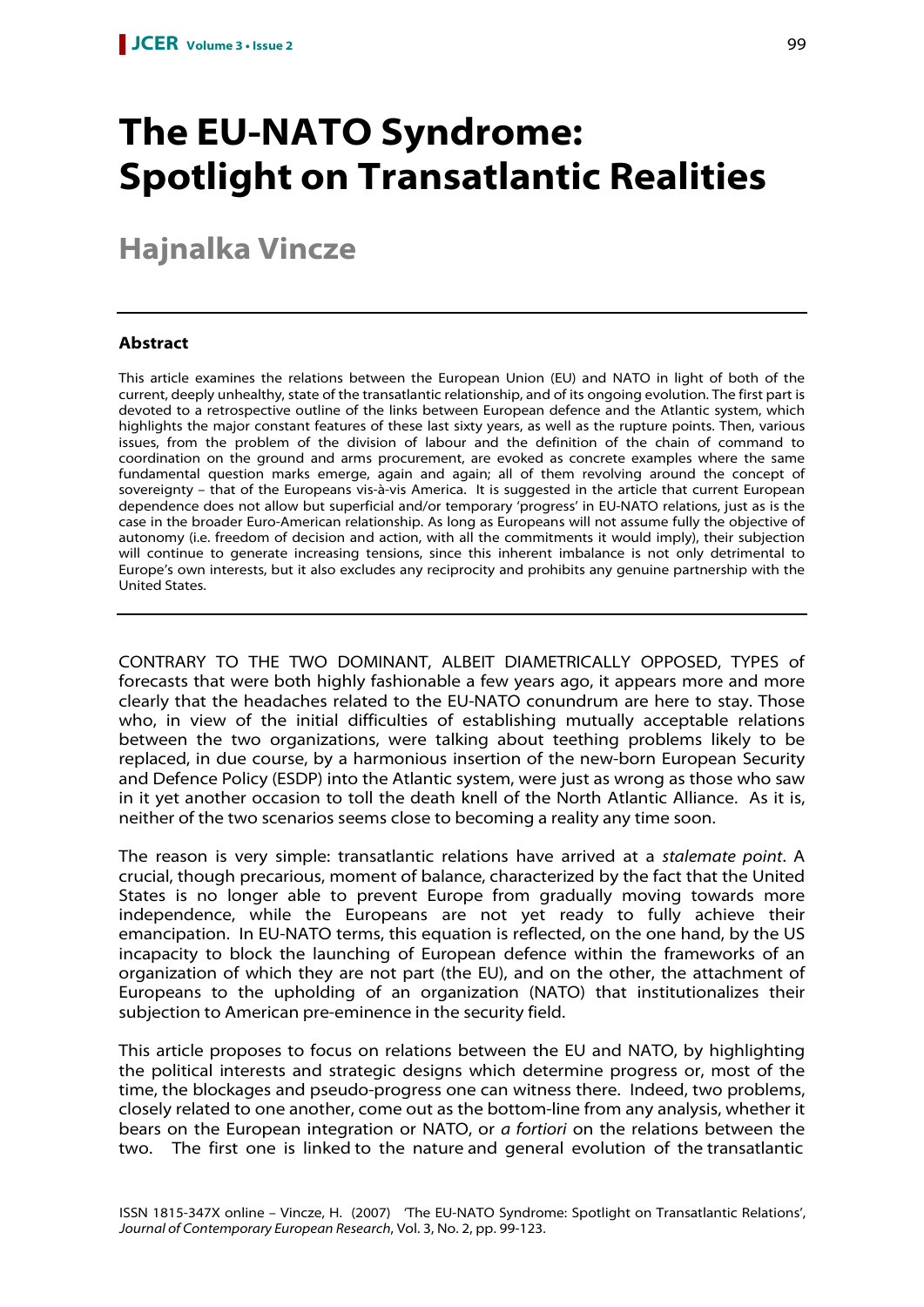relationship, the second to the modalities of various integration mechanisms. For the European countries, when it comes to their relations with the United States, these two problems appear in limpid terms: dependence versus autonomy, and integration versus sovereignty. The key aim of this article is to raise and to decipher these stakes such as they appear in the different fields (institutional contacts, cooperation on the ground, planning, capabilities, assigned missions and procurement) of the relationship between NATO and the EU. In order to better put the subject into its context, the first section is devoted to the relations between the Atlantic Alliance and European defence before the latter was taken charge of in the EU framework, notably with the launching of ESDP in June 1999. After the enumeration of the major issues around which all initiatives and debates are articulated as from this date, the article will finish with an outline of what could be deemed the only scenario which, on both a strategically realistic and democratically legitimate basis and under radically different conditions from those experimented until today, could guarantee a lasting preservation of the transatlantic partnership.

# **Brief survey of the past**

By way of introduction, some defining elements in the historical context of the current EU-NATO relations will be underlined. However, before this is possible, it is important to make a clear distinction between structural continuities and the circumstantial variables. Seen under this angle, it is clear that neither the election (and re-election) of George W. Bush, nor the terrorist attacks of 11 September 2001, nor the war against Iraq, constitute a breaking point in transatlantic relations. Their impact is of another nature. These events did nothing but reinforce and/or accelerate major tendencies which had already been at work for a very long number of years. But especially, as a result of their broad mediatisation, they brought them into daylight, lifting the lid on the opaque universe of the taboos and 'non-dits' (things unvoiced and unspoken of) which has been, for decades, that of the interactions between Europe and America. Finally, as for the two moments which mark the only genuine ruptures in the transatlantic relationship throughout the last sixty years – namely the end of the bipolar era and the launching of a European defence policy within the frameworks of the EU – even at these times it proved to be impossible to completely neglect the weight of continuity. If the first fracture (end of the "cold war") spectacularly transformed the external and internal conditions of Euro-American relations, it was necessary to wait for ten years before the Europeans started, in particular with the launch of ESDP, to draw the first tentative conclusions.

#### Pre-history of EU-NATO relations

 $\overline{a}$ 

Since the end of the Second World War, each decade has seen at least one (failed) attempt from the European side of the Atlantic Alliance to develop a more or less distinct profile in security matters. For example, George Bidault and Ernest Bevin in vain pondered, in 1947, a Western Union in which 'Western Europe should be independent both of the United States and the Soviet Union' (Howorth and Keeler 2004: 6). The Six<sup>1</sup> in vain wanted to think about a so-called European Defence Community (Communauté européenne de défense or CED) in the 1950's,<sup>2</sup> and the Fouchet Plans of the 1960's proposed in vain an intergovernmental union with its own defence policy.<sup>3</sup> Similarly,

<sup>&</sup>lt;sup>1</sup> The founding members of the European Coal and Steel Community (ECSC or CECA): France, Germany, Belgium, Luxemburg, Netherlands, Italy.

 $2$  Treaty establishing the European Defence Community, signed in Paris, on 27 May 1952, rejected by the French National Assembly, on 30 August 1954.

<sup>&</sup>lt;sup>3</sup> Draft Treaty - Fouchet Plan I (2 November 1961) and Draft Treaty — Fouchet Plan II (18 January 1962).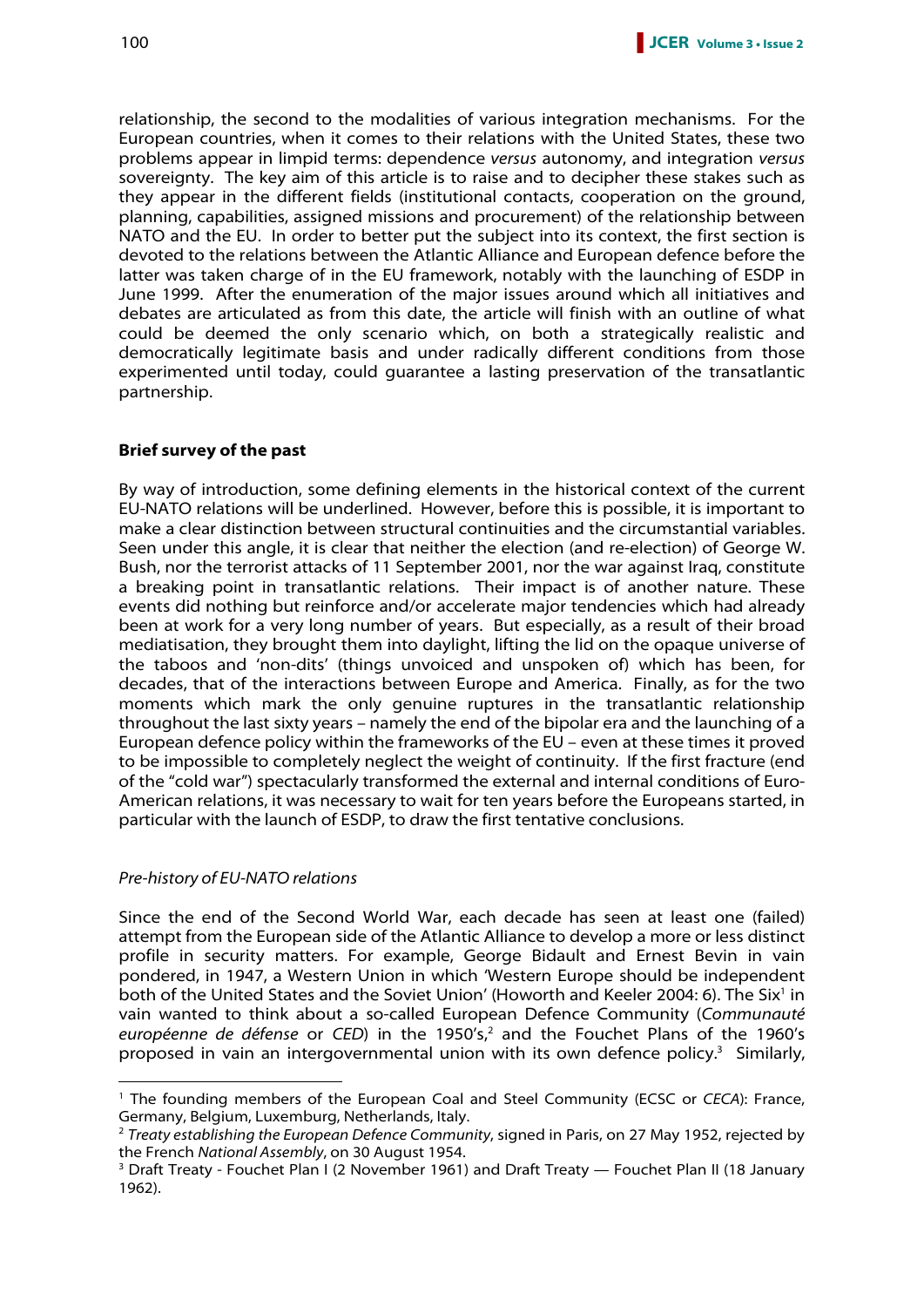those who had meanwhile become the Nine,<sup>4</sup> launched in vain their European Political Cooperation (EPC), with the idea that 'the close ties between the United States and Europe of the Nine do not conflict with the determination of the Nine to establish themselves as a distinct and original entity' (EC 1973).<sup>5</sup> Then in the 1980's, Europeans also in vain resuscitated the Western European Union, by stating that 'the construction of an integrated Europe will remain incomplete as long as it does not include security and defence' (WEU 1987). Before 1989, any aspiration of this kind was, from the start, condemned to fail. During the 'cold war' era, it was simply unthinkable to treat defence issues within a strictly European framework. Europe's subordination to American leadership was regarded as self-evident, and the rule was thus crystal-clear: when speaking about Europe, one cannot even think 'defence' and when speaking about defence, one cannot even think 'European'.

To illustrate this, one episode which arguably is the most frequently quoted and distorted, can be mentioned – the failure of the Treaty establishing the European Defence Community. This treaty which was rejected in 1954 by the French National Assembly is like a concentrate of the constraints which governed the relationship between 'European' defence and the Atlantic system throughout the bipolar period, at the same time as a precious display of the correlations between supranational integration and European dependence. To summarize these stakes, it is enough to recall the objection made by General de Gaulle, who fiercely opposed the treaty. To him, 'the CED consists in gathering European forces to collectively place them at the disposal of the United States'.<sup>6</sup>

Indeed, parallel to provisions of a supranational character applying to the Six (majority voting, common budget, training and armament programmes etc.), article 18 of the treaty stipulates that NATO's supreme commander (i.e. the commander-in-chief of the US armed forces in Europe) 'is entitled to make sure that the European defence forces are organized, equipped, trained and prepared in a satisfactory way'. For that, they 'receive technical directives' from the Atlantic Alliance. 'As soon as they are ready to be employed, they are assigned to the supreme commander' of NATO, who uses them to his own discretion, except when there is unanimous opposition of the Six (article 77) – and this in peacetime. In wartime, the US General automatically exerts 'the full powers and responsibilities of supreme commander'. It is not surprising that De Gaulle believed that 'this army called "European"', à la CED, would have been nothing else but 'one of the instruments of American strategy'. The mere fact that the CED project is still remembered and referred to as the pre-figuration of what could have been a 'European army' explains a lot about the confusions and/or manipulations around the label European.

# Some constant features

 $\overline{a}$ 

According to Lawrence S. Kaplan (2004: 130-131) in transatlantic relations '"plus ça change, plus c'est la même chose" (the more things change, the more they stay the same)'. Kaplan goes on to suggest that 'almost from the inception of the alliance, Europeans have sought to get out from under American domination and chafed at their

<sup>4</sup> The six founding members, plus the United Kingdom, Denmark and Ireland, who entered the European Economic Community in 1973.

<sup>&</sup>lt;sup>5</sup> It's worth noting a slight difference between the French and English versions of the text : in the French document, the ties between Europe and America "do not affect" the Europeans' determination to affirm themselves, whereas in the English version those same ties "do not conflict" with this European aspiration.

<sup>&</sup>lt;sup>6</sup> De Gaulle's speech at the French National Assembly, 26 October 1950, available at: http://www.gaullisme.fr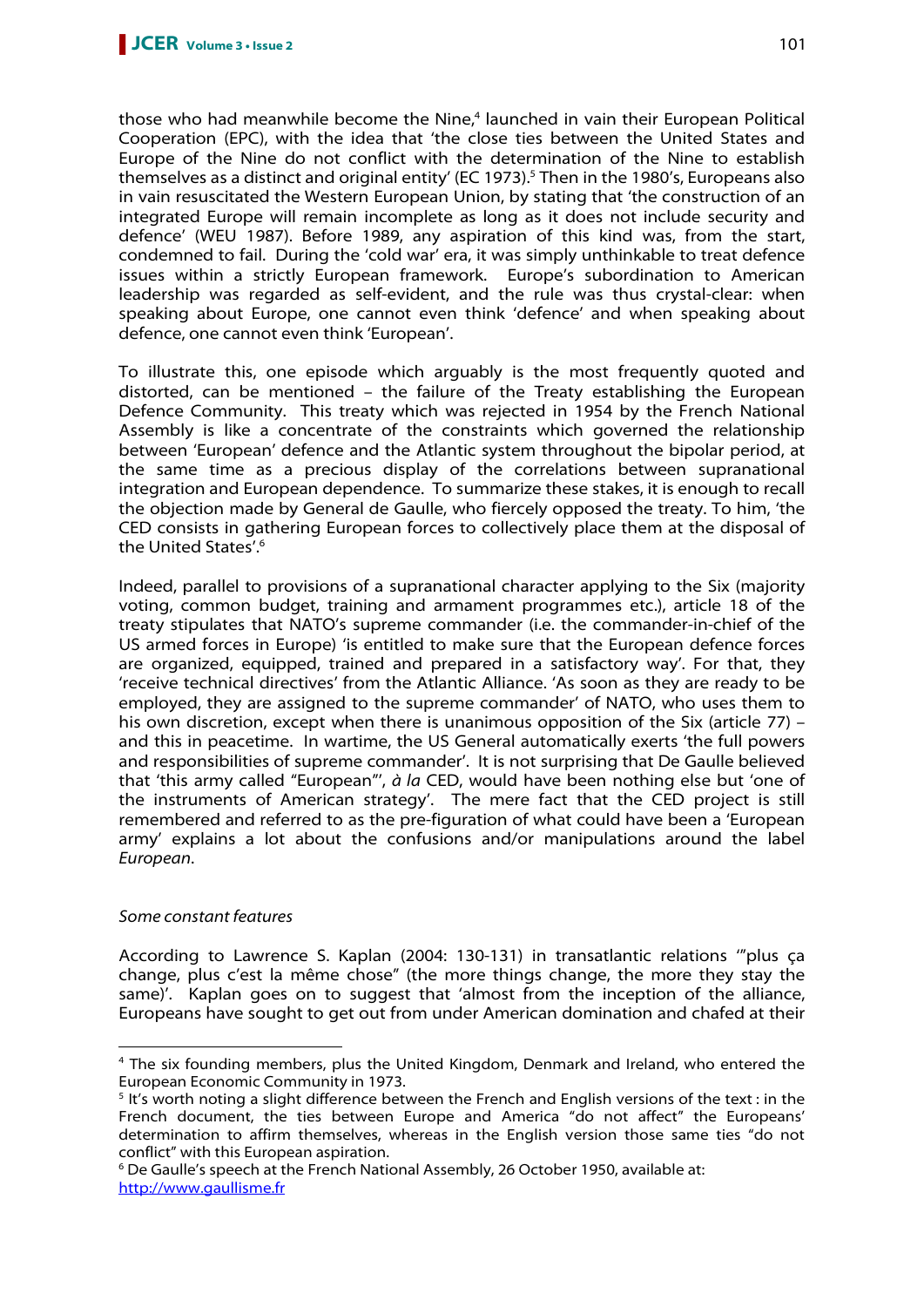inability to free themselves'. Actually, the various attempts at "emancipation" were condemned to fail, as far as they remained within the logic of an original paradox: Europeans hoped to build an independent profile in security and defence matters without touching anything in the transatlantic relationship, based on their dependence in this field and on the imbalance thus created. This leads us to elicit two persistent aspects of the last half-century of Euro-American relations, (1) a succession of psychodramas and (2) a structural American interest (as opposed to the circumstantial European one) perpetuating this situation of imbalance.

With regard to the constant tensions between the two sides of the Atlantic, the remarks of Harold Brown, President Carter's former Secretary of Defense, summarise rather appropriately the general ambiance: 'They tell me the Alliance is in disarray. When has it ever been in array?' (Heisbourg 1987). In terms of obvious disagreements between allies, we are, indeed, spoilt for choice. The crisis of Suez in 1956, the British trauma following the abandonment of the Skybolt project by the USA in 1962, the withdrawal of France from the integrated structures of NATO in 1966, the dissensions around the Vietnam war, the 'détente' policy vis-à-vis the Soviet Union, or president Reagan's 'Star Wars' initiative are but the tip of the iceberg (see Kaplan 2004; Hendrickson 2007). The crises, omnipresent, were overcome only because quite palpable interests worked in this direction. On the European side, these were, in the wake of the Second World War, objective interests, which have become, with time, subjective interests stemming from a mix of institutionalised de-responsibilisation, deeply anchored reflexes of subordination, and the lack of political will to free themselves from dependence links that are unworthy and prejudicial but, in the short run, often very comfortable.

On the US side, the approach is much more 'Cartesian'. Keeping the European continent under American control is a geo-strategic interest that largely transcends the circumstances of certain moments in time (see Layne 2006). It is, in addition, spiced up by the compensations Europeans agree to pay in exchange for what is customarily called the 'protective umbrella'. In these two respects, some official US documents speak for themselves. In 1992, the Pentagon's confidential Defense Planning Guidance, whose extracts were diffused in the press and stirred up a mini-storm among European allies, contended that America needs to 'discourage' the advanced industrial nations 'from challenging our leadership or seeking to overturn the established political and economic order', as well as to 'maintain the mechanisms for deterring potential competitors from even aspiring to a larger regional or global role' (Gellman 1992). One year after, the Bottom-up Review of the new Clinton administration explained how those who are thus kept under control are even expected to pay for being kept under control: 'Our allies must be sensitive to the linkages between a sustained U.S. commitment to their security on the one hand, and their actions in such areas as trade policy, technology transfer, and participation in multinational security operations on the other'.<sup>7</sup>

#### Proto-history of EU-NATO relations

 $\overline{a}$ 

Under these conditions, one understands more easily the importance of the rupture brought about by the collapse of the bipolar system, depriving US domination in Europe of its apparent justification or raison d'être. By the same token, one also understands more easily the nervousness of US officials at the time. The administrations of George H. Bush and William (Bill) Clinton ceaselessly repeated that Washington's European commitment went well beyond the Soviet threat, and that the United States remains a European power. Nonetheless, the circumstances of the exercise of this power had been changed, and irreversibly so.

<sup>&</sup>lt;sup>7</sup> Report on the Bottom-up Review, Les Aspin, Secretary of Defense, October 1993.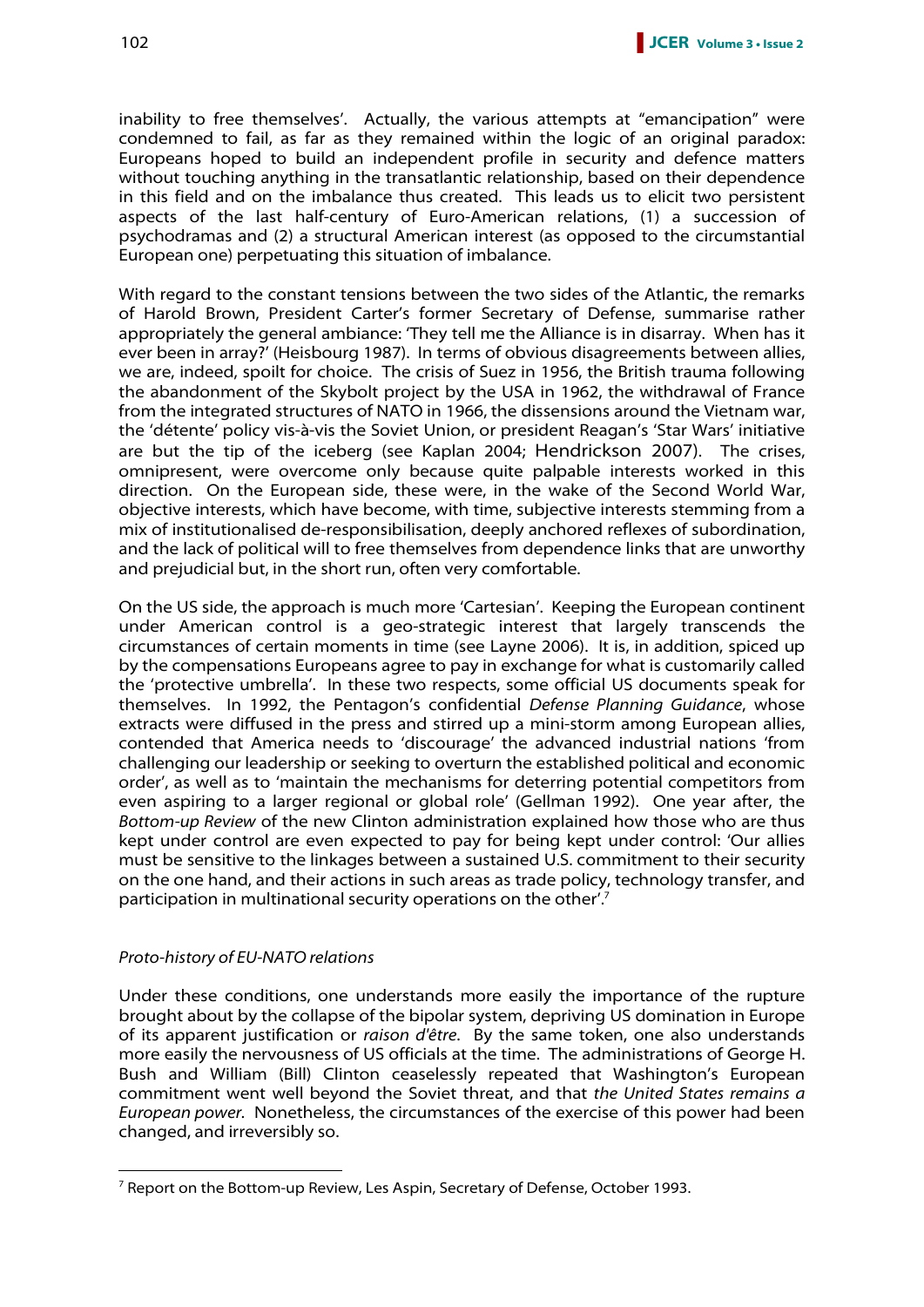$\overline{a}$ 

With the end of the Cold War, one observes simultaneously an intensification of the inherent tensions of the transatlantic relations, and the disappearance of the massive external threat which was formerly essential to mask them and/or contain them at an acceptable level. The United States, suddenly finding itself to be the only one standing in the arena, was most of all concerned with perpetuating its position of force. On the other hand, Europeans, engaged for decades in a gradual process of integration in which it became more and more difficult to neglect security and geopolitical aspects, found themselves confronted with a sudden and spectacular extension of their theoretical margin of manoeuvre. This resulted in a structural opposition, which would be manifest above all in the heated controversies on the issue of European defence.

Consequently, 'as the United States perceived the increased momentum towards European agreement on a defence identity early in 1991, a number of alarm bells were rung by US officials' (Sloan 2000). In the long series of more or less muffled warnings, one should note 'a closely-held memorandum sent to European governments by Under-Secretary of State for International Security Affairs Reginald Bartholomew in February 1991', which 'according to published reports…expressed concern that the United States might be "marginalised" if greater European cohesion in defence led to the creation of an internal caucus within NATO'.<sup>8</sup> And, at this moment, there was only question of possible a European caucus inside NATO...

Be as it may, the new Treaty on European Union was a masterpiece of the so-called 'constructive' ambiguity.<sup>9</sup> It maintained European defence in uncertainty between a European and an Atlantic rationale, by establishing the bases of a 'common foreign and security policy including the eventual framing of a common defence policy, which might in time lead to a common defence', but by taking care to define a double role for the WEU: 'the military arm' of the European Union was in the same time 'the European pillar' of the Atlantic Alliance. This floating of the WEU between the two institutions was meant to delay a delicate face-to-face with the most sensitive issues. In particular the one related to knowing whether European defence was going to be implemented within an autonomous European framework (EU) or in a logic of subordination, under American control and leadership (NATO). In order to tip the scales in favour of the second option, the United States was forced to give successive concessions. They had to bow to the idea of a European 'caucus' inside the Alliance, with the recognition of the ESDI, based on the principle of 'separable but not separate' European capacities (see Kaplan 2004: 109-128; Howorth 2000). However, as it turned out, it was but a short reprieve.

Apart from the structural determinants, three major factors were combined during the 1990's to lead the Europeans, largely despite themselves, in a European direction. The Balkan conflicts brought a clear demonstration, if ever needed, of the disadvantages of being at the mercy of a third party, even if it is a friend and ally. The AFSOUTH episode (American refusal to cede even one regional NATO command to a European) was revealing of American will to perpetuate their undivided control, and it confronted the Europeans, once again, to the realities of their junior partner status. Finally, the hasty and profound reorganisation of the US defence industry landscape added to all this the fear of a pure and simple absorption of the European defence technological and industrial base. It is not by chance that the new EU treaty, signed in 1997, finally started to outline

<sup>&</sup>lt;sup>8</sup> Guicherd, C. (1991) 'A European Defense Identity: Challenge and Opportunity for NATO', Congressional Research Service Report, Washington, 12 June 1991, pp. 57-61. Referred to by Sloan (2000).

<sup>9</sup> Treaty on European Union, signed in Maastricht on 7 February 1992, entered into force on 1 November 1993. See Official Journal C 191, 29 July 1992.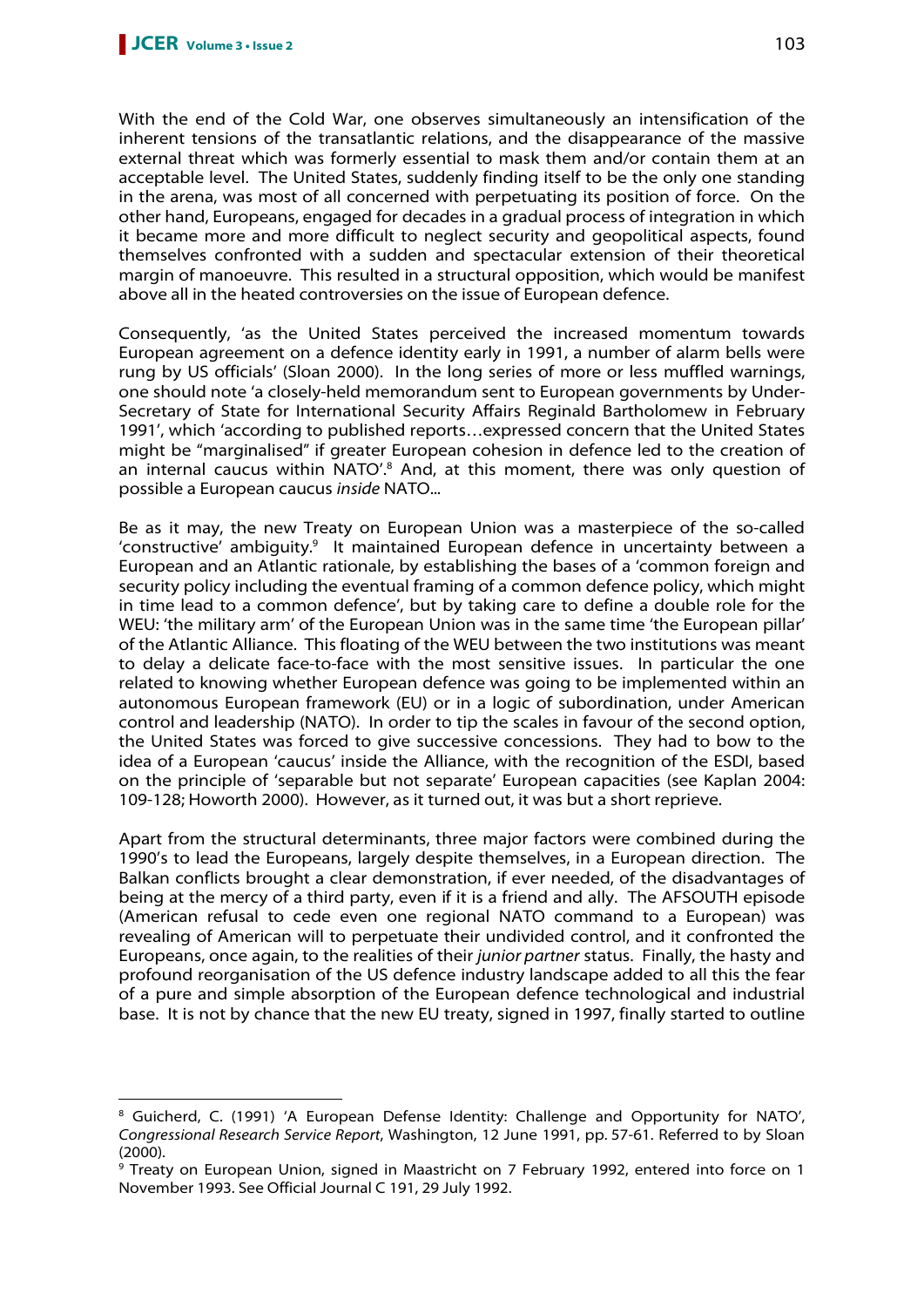the path towards the solution.<sup>10</sup> It spoke about 'progressive' instead of an 'eventual framing of a defence policy' which, furthermore, 'will be supported, as Member States consider appropriate, by cooperation between them in the field of armaments'. Even more importantly, it introduced the idea of the 'possibility of the integration of the WEU into the Union, should the European Council so decide'. To the general surprise, it was a thing done, hardly more than a month after the entry into force of the Amsterdam Treaty.

#### The rupture

 $\overline{a}$ 

The breakthrough occurred in December 1998, with the Franco-British agreement of Saint-Malo,<sup>11</sup> and was officialised within the framework of the Fifteen at the June 1999 summit of the EU Heads of State and Government.<sup>12</sup> Thanks to a spectacular British reversal (London lifted the veto which it opposed throughout the Amsterdam negotiations) the question of European defence would have, from now on, to be tackled on radically new bases. The former NATO dogma was to be replaced by an EU-NATO cohabitation. The WEU's relevant functions were to be integrated into the EU. The Alliance's dead-born ESDI had to cede the place to the EU's new security and defence policy (ESDP).

The importance of these changes can hardly be overestimated. In the words of Richard Hatfield, Policy Director at the UK Ministry of Defence, the removal of the British veto 'let the genie out of the bottle'.<sup>13</sup> This it did, despite the fact that, in the new constellation, the protagonists wanted to pursue their own respective agendas, which remained as antagonistic as before. For Great Britain, the key was to keep the Atlantic Alliance alive, notably with an improvement of European capabilities likely to interest the Americans, even if one needs, for this purpose, to accept that a European defence policy be launched within the EU. For France, on the other hand, it was a question of taking the first decisive step towards Europe's emancipation, even if this came with the price of making some necessary gestures designed to reassure Washington (see Howorth 2005).

The extent of the rupture was reflected in the delay the Americans took to fully realise what was happening. Officials and diplomats on the other side of the Atlantic persisted during months, sometimes even years, to confuse European security and defence "identity" and "policy" (see Albright and Cohen 2000). Given that the first one had been conceived within NATO in a logic of maintaining US control, and precisely in order to avoid the second being ever launched, the jury was out on whether the confusion was due to deliberate arrogance, wishful thinking or mere ignorance of developments on the old continent. Be as it may, certainly not everybody missed the point. As Peter W. Rodman (1999) observed as early as November 1999 at a congressional hearing:

This EU effort to construct a separate European defense identity comes three years after NATO adapted its own procedures to recognize and promote a European Security and Defense Identity within the Alliance framework. The new EU procedure, in contrast (at least in some Europeans' minds), will enable Europe to dispense with the Americans, "if it wishes". That seems to be, indeed, its whole point.

 $10$  Treaty of Amsterdam amending the Treaty on European Union and the Treaties establishing the European Communities and related acts, signed on 2 October 1997, entered into force on 1 May 1999. See Official Journal C 340, 10 November 1997.

<sup>&</sup>lt;sup>11</sup> Franco-British Summit Joint Declaration on European Defence, Saint-Malo, 4 December 1998.

<sup>&</sup>lt;sup>12</sup> Presidency Conclusions, Cologne European Council 3 and 4 June 1999.

<sup>&</sup>lt;sup>13</sup> Richard Hatfield, The Consequences of Saint-Malo, Public Lecture at IFRI, Paris, 28 April 2000. Quoted in Howorth (2000).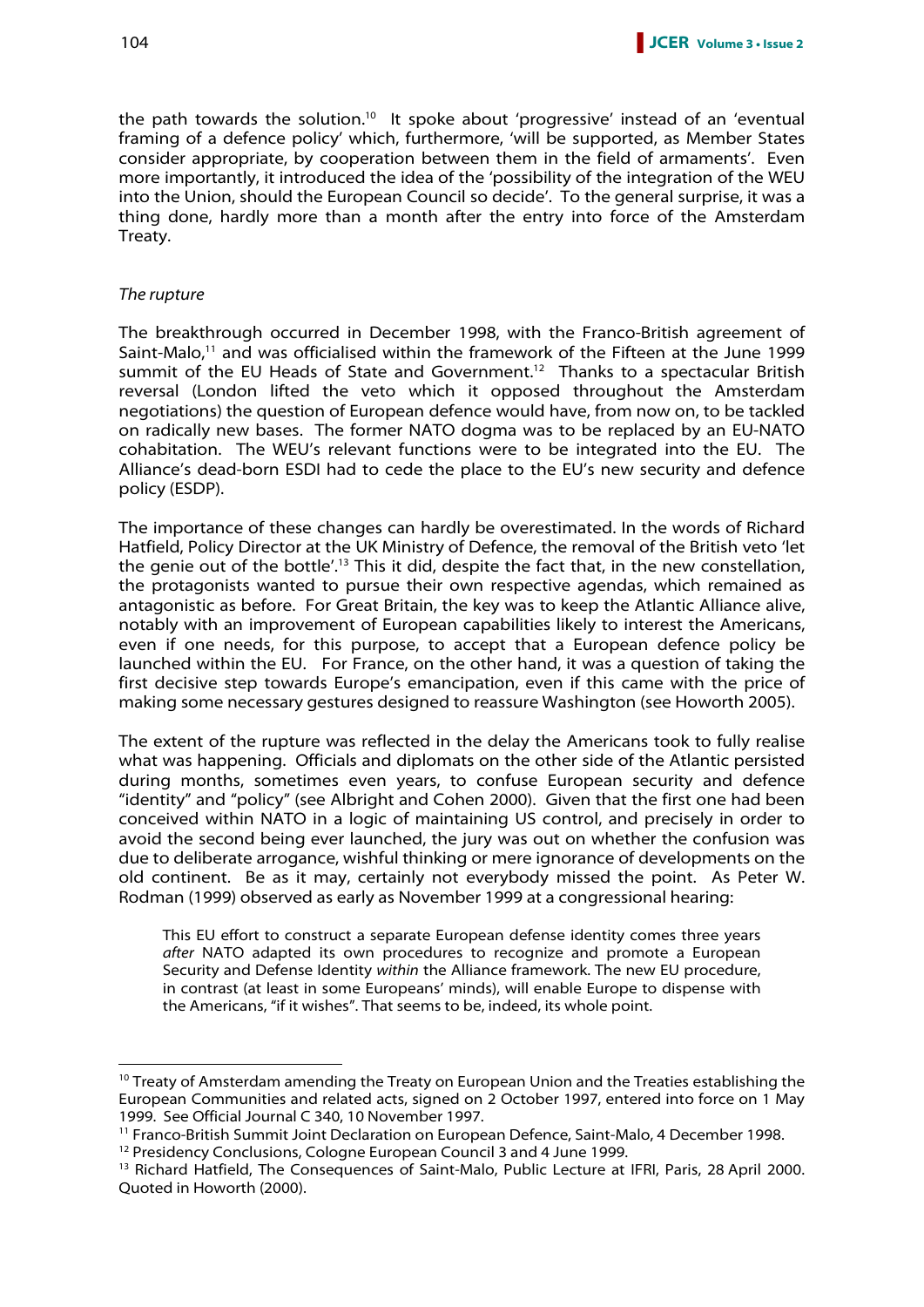The future Assistant Secretary of Defense for International Security Affairs<sup>14</sup> could not have been more right.

# **Major issues**

Instead of going through the period since the launching of the ESDP in a chronological order, this article adopts a thematic approach because the various subjects of controversy which, after 1999, had marked various moments of EU-NATO relations do still remain, in one way or another, a potential source of tensions. Indeed, none of the issues in question has found a lasting solution and so long as the fundamental conditions of the transatlantic relationship do not change, it is unlikely that a lasting solution will be found. Given the limitations of length, each area is to be presented very briefly, with the emphasis placed on the central contradictions governing its evolution.<sup>15</sup>

# Main actors

 $\overline{a}$ 

Henry Kissinger's famous question 'If I want to find out what Europe thinks, whose telephone number do I call?' summarises perfectly the (slightly condescending) stereotype that sees the fundamental difference between America and Europe in the distinction between a unified and homogeneous US power, as opposed to European fragmentation. One should, however, nuance this truism. On the one hand, those who know Washington well also know that the rivalries, turf battles, blame games, and diverse pressures result in a complex and opaque universe, the study of which shows a strange familiarity with the Kremlinology of the Soviet era. On the other hand, the European fragmentation is not a deficiency per se. As Christopher Patten, former EU Commissioner for External Relations put it, 'What matters most is not whether there are several telephone numbers but whether there is a similar response or message from whoever is on the line' (Patten 2005: 159). It is on this point that one observes a marked difference between two sides of the Atlantic as soon as it comes to the essential questions related to the very foundations of the Euro-American rapports de force. Here, as a response to Washington's consequent line, followed with determination and steadiness for sixty years, the only European answer is the diametrically opposed visions of EU member states, most of them being unable to come to terms with the concept of power and/or that of autonomy.

From Washington's part, the most natural attitude vis-à-vis any ambition towards a genuine European independence is to oppose it. Obviously, it is much more comfortable to have, as allies, interlocutors with no real bargaining power and no real alternative. Hence the usual motto: the United States expects from Europe 'complementarity with, but not autonomy from, America' (Brzezinski 2004: 106). NATO remains one of the best instruments to achieve this, which explains the efforts deployed by Washington to preferably prevent, or at least to lay down strict conditions for, the launching of European defence (see Howorth 2007: 136-146). It was, indeed, the sense of Madelaine Albright's famous 3Ds criteria right after Saint-Malo: 'no decoupling, no duplication, no discrimination'. In other words, European decision-making should not be

<sup>&</sup>lt;sup>14</sup> On July 12, 2001, the Senate confirmed Peter W. Rodman as Assistant Secretary of Defense for International Security Affairs.

<sup>&</sup>lt;sup>15</sup> The particular issues dealt with under this chapter have been studied in detail by the author in EU-NATO relations: between necessary cooperation, inherent competition and the inescapable change of paradigm (manuscript for the book "Az Észak-atlanti Szerződés Szervezete a változás korában", SVKK, Budapest, 2005), available at www.hajnalka-vincze.com/Publications/119. Also, further readings with ample details on the subjects in question will be indicated in the footnotes as a substitute for developing the factual-chronological aspects in the present paper.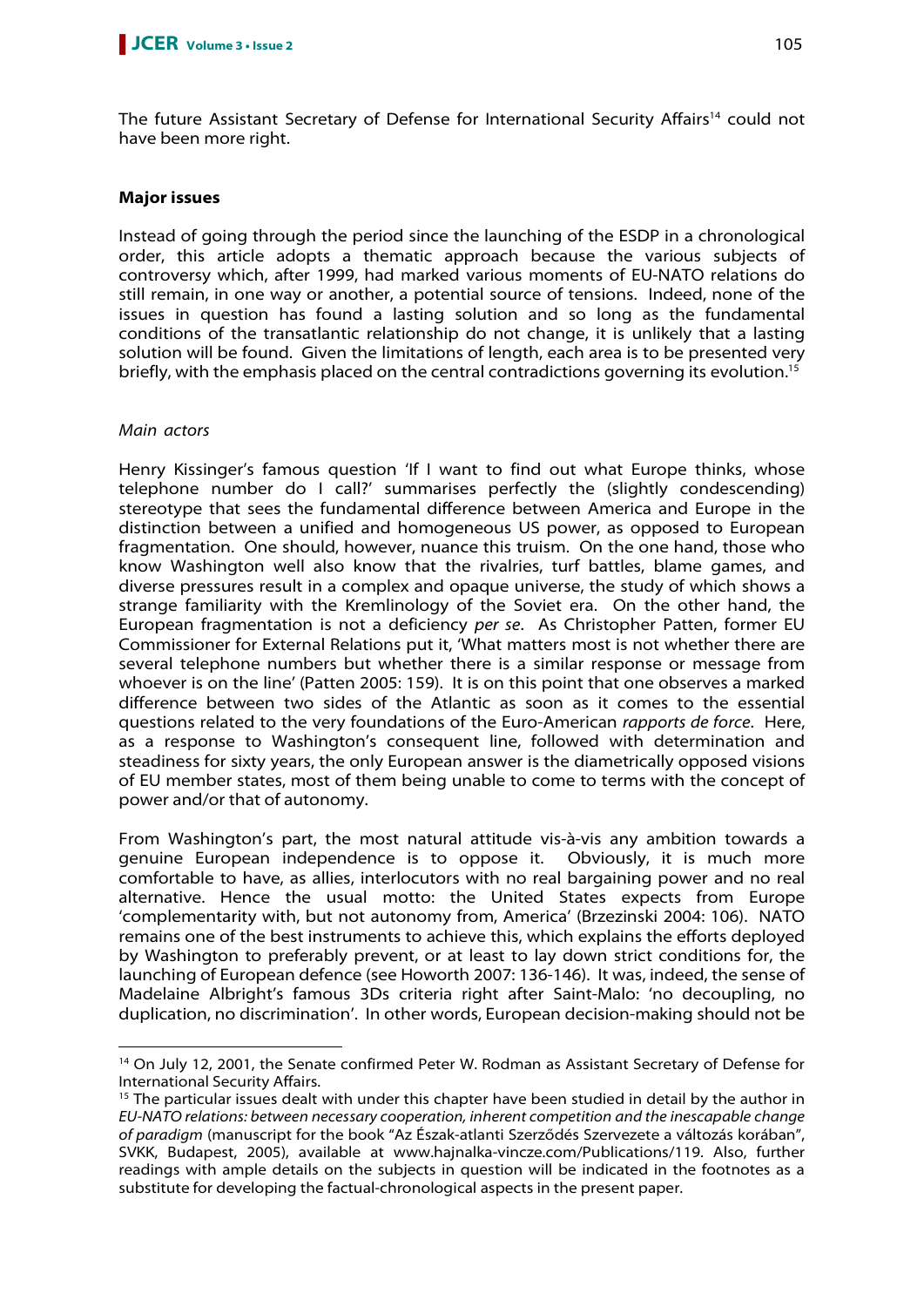unhooked from a broader Alliance decision-making, ESDP should not duplicate resources and assets which already exist in the Alliance, and ESDP should not discriminate between European members of NATO according to their membership or not in the European Union. The three were, of course, in obvious opposition with the inherent logic of a European defence. The fact remains that the typical 'arguments' (i.e. accusations of anti-Americanism and friendly warnings against the waste of resources), regularly called upon to initially avert or, if it fails, to contain within precise boundaries any inclination towards European autonomy, are employed today to guide the evolution of ESDP towards a model as close as possible to the original 3Ds.

However, besides the politically unacceptable character, for Europe, of these US designs, America's behaviour with regard to the Alliance complicates day after day the task of those in Europe who oppose the idea of autonomy. Indeed, Washington's attachment to the preservation of NATO (as the instrument of US influence and control in Europe) is hardly coupled with actual American gestures attesting their commitment to this same NATO. Be it the (very) low level of US participation in NATO operations on the ground, the non-observance by America itself of NATO standards and norms, or the US preference for more flexible ad hoc coalitions, rather than the constraints of the Alliance, the result is the same outcry of despair in (Euro-)Atlanticist circles: 'Look, I am all for NATO, but if the Americans are not, what am I to do?<sup>'16</sup> In addition, the little sensitivity of the Bush administration to the well-established transatlantic face-saving games, has exposed even more clearly both the scale and the downsides of European subordination.

Not being able here to explore the details of the EU the Member States' individual attitudes,<sup>17</sup> only one recent conclusion drawn by Jolyon Howorth (2007: 160) is evoked:

Almost all EU member states, whatever their initial point of departure in relation to the complex issue of relations between NATO and ESDP, tend recently to have shifted somewhat in their institutional preferences. The shifts mainly involve slight moves reflecting waning (but by no means expiring) enthusiasm for NATO and growing (but by no means overwhelming) enthusiasm for ESDP.

But, above all, it is to be stressed that these shifts are far from modifying the basic context, which is that of reluctance, or even outright hostility of the large majority of the EU Member States vis-à-vis the idea of a genuine emancipation of Europe. This internal opposition comes from naive pacifism and/or servile Atlanticism. Two equally irresponsible and ultimately fatal attitudes, both a testimony to the European elites' chronic inability to grasp the fact that (1) refusal of power leads to powerlessness and (2) refusal of independence leads to dependence. Powerlessness and dependence means no credibility, therefore no negotiating position whatsoever on any issue of significance, be it the course of world events, the development of the transatlantic dialogue or the mere defence of European interests (see Vincze 2006).

In practical terms, this fundamental intra-European division has several major consequences. Firstly, regarding the Alliance; the proponents of European autonomy need NATO, at least temporarily and even in its current asymmetrical shape, to ensure the mobilisation of the majority of the EU governments with regard to favouring the development of European assets. It is, in a sense, considered as a useful framework for an upgrade by stealth of European capabilities.

<sup>&</sup>lt;sup>16</sup> Dominique Moïsi quoted in Friedman (2002).

<sup>&</sup>lt;sup>17</sup> On European approaches to the NATO-ESDP relationship, see Howorth (2007: 146-160). For a comparison of the two major – British and French – models, see also Part 3 (Highest stakes) of the present paper.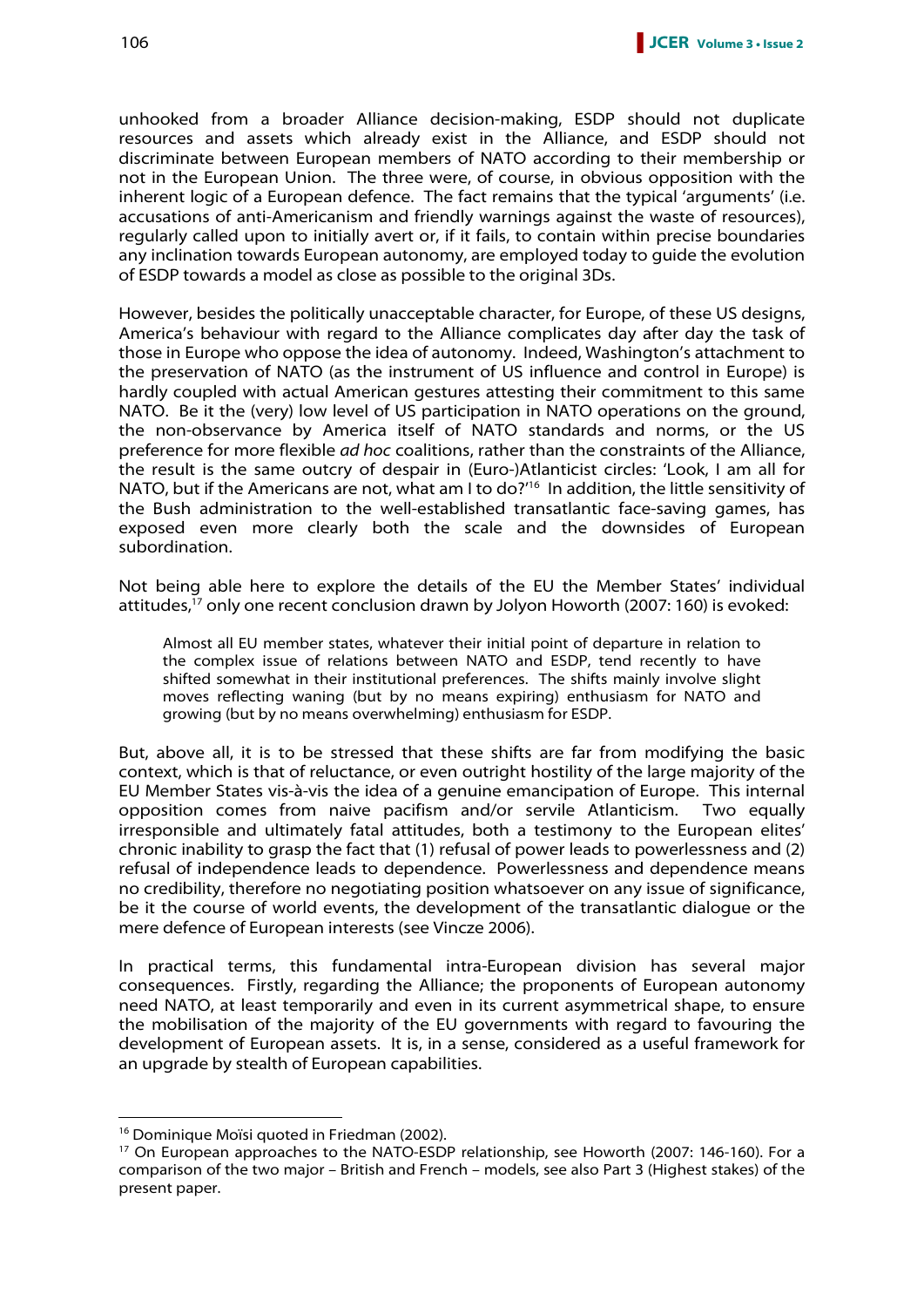Secondly, with regard to ESDP; decision-making at 27, on the basis of the lowest common denominator inevitably leads to a diluted defence policy. Even though the project to set up a certain kind of European military capability is no longer in question, it is its very heart which, for the time being, is lacking (nuclear deterrence, explicit mandate for territorial defence, military space policy and related common programmes), and its essential conclusions which still remain to be drawn (for instance, making the safeguarding of the European technological and industrial base a political obligation, via the institution of a 'European preference').

Thirdly, on the course of European integration in general; in these circumstances, practically each 'step ahead' in the integration of the 27 is like an additional fastener on a straitjacket. Without a radical change of direction, based namely on a general awakening to the notion of sovereignty and the stakes involved, any push towards 'communautarization' would do nothing but lock Europe even more in a definitive position of dependence. As for the solution, it has been floated for ages. According to the new French Minister of Defence, 'European defence cannot be realized with twentyseven countries. It will be constituted on the basis of a core group of states manifesting the will to embark on this process, and we will find in this core the countries engaged in the European construction for the longest period of time'.<sup>18</sup>

# Hierarchy and division of labour

 $\overline{a}$ 

One of the most heated debates of EU-NATO relations has been articulated, from the very beginning, around the concept of non-decoupling, which, in the US reading, should mean that NATO decides first to respond or not to a particular crisis situation. Whereas some Europeans would not find a priori anything wrong with such a formal sequencing, for others it is politically unacceptable, insofar as it would enclose European defence in a subcontractor role. The controversies revolve around the established formula used in ESDP documents: 'where NATO as a whole is not engaged'. In reality, however useful they were in order to overcome initial opposition, these few words will always remain subject to divergent interpretations. As a NATO Assembly report noted in 2005: 'The US takes the view that [this formula] gives NATO the first right to consider a military operation. The EU could undertake operations only after 'NATO as a whole' has decided not to be engaged. The EU, on the other hand, has not recognised that right for NATO' (Minniti 2005).

These 'misunderstandings' were most manifest during the discussions, in 2005, on how to respond to the African Union's request for help in Darfur, when the US administration 'argued that NATO should take the lead and the EU should stay out' (Keohane 2006). In the end, the two organisations ended up conducting two parallel operations. But already at the first EU-only military mission (Operation Artemis in the Democratic Republic of the Congo, in June 2003), the thorny issue of hierarchy gave rise to diverging accounts: 'EU statements assert that NATO was regularly 'informed' of EU intentions in Bunia. NATO officials counter that 'informing' them after the fact does not equal "consultations"' (Michel 2004: 91). Lord Robertson, for his part, preferred to underline that 'NATO did not want to participate…'.<sup>19</sup>

Be as it may, not only does the problem remain unsolved (the EU Parliament's recent note on EU-NATO relations talks of 'lingering controversy' over the question of 'sequencing' (Cornish 2006: 11-12), but it is even bound to take on new forms. For

<sup>&</sup>lt;sup>18</sup> Hearing of French Defence Minister Hervé Morin before the National Assembly's National Defence and Armed Forces Committee, 4 July 2007. On linkages between European sovereignty and multiple-circle integration scenarios, see Vincze (2006b).

<sup>&</sup>lt;sup>19</sup> NATO Notes, vol. 5 (6), 6 June 2003, Center for European Security and Disarmament.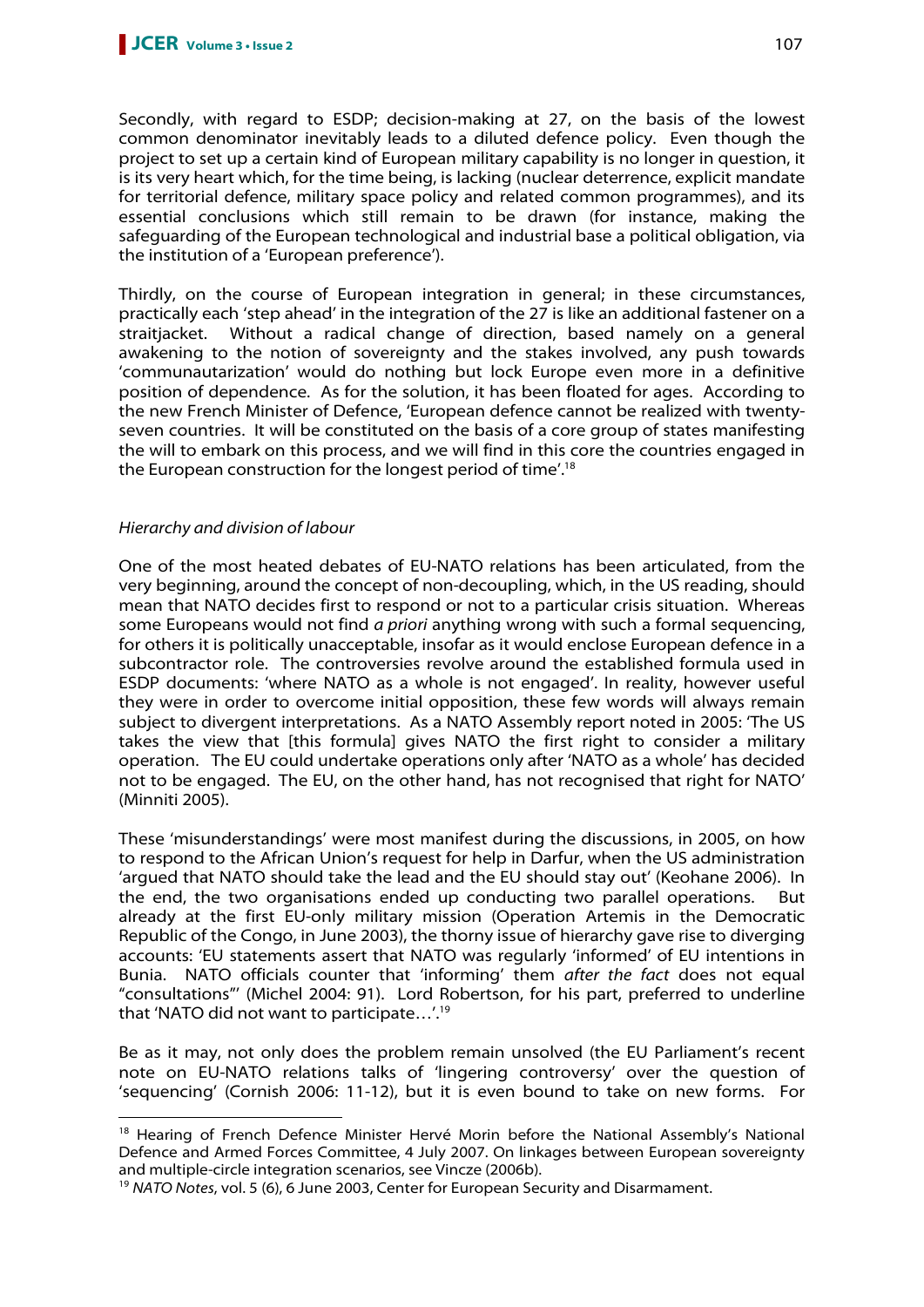instance, it remains unclear which organisation would have priority in using doublehatted forces (designated both for the EU and NATO) to address an emerging security challenge. In any case, the official texts do not explicitly codify any kind of sequencing or hierarchy between NATO and the EU. As France is always keen to point out, neither to NATO's nor to the EU's advantage, EU-NATO cooperation is 'fully respecting each organization's decision-making autonomy. So there is no right of first denial, on either side'.<sup>20</sup>

The issue of hierarchy is closely linked to that of the so-called division of labour. An allegedly clear picture of this latter is reflected in early EU documents, such as the landmark Cologne Presidency Conclusions that see NATO as 'the foundation of the collective defence of its members' and the EU concentrating on Petersberg-type crisis management tasks.<sup>21</sup> However, there are, and have been from the outset, several problems with this tempting but overly simplistic idea. On the EU side, apart from the fact that the higher end of the Petersberg missions is a grey area, responsibility for collective defence, in some form or another, is less and less easy to be kept away from ESDP.<sup>22</sup> On NATO's side the collective defence quarantee has never been a very convincing one. US refusal to commit to anything resembling an automatic defence of European allies led to a carefully crafted text in the Washington Treaty, in which the famous pledge (Article 5) leaves individual member states free to fashion their response to an attack according to their respective national interests (Kaplan 2004: 2-5).

Characteristically, Article 5 tends to be deformed nowadays into an argument for raising European troops to shoulder US forces engaged in external operations, and lifting the national caveats placed on their use under US/NATO command. This shift in the interpretation of 'solidarity' is in line with the general evolution of the Alliance, depicted by Howorth (2003: 15) as 'an organisation which is transforming itself from one whose original purpose was to deliver US engagement in the cause of European security into one whose new purpose is to deliver European engagement in the cause of US global strategy'.

That is how, right from the beginning of the 1990's, NATO turned to crisis management missions, complying with the famous US warning 'out of area or out of business'. Today, a new direction has been fixed (by the Americans, of course). It is time to break out of the yoke imposed by the basically military nature of the Alliance and head, without further delay, towards civilian dimensions. Namely the ones they pick and choose as being of particular interest. NATO's Secretary General was rather clear in this respect: 'In the age of globalisation, virtually any societal problem can quickly escalate into a security challenge. So it is hardly surprising that pundits are constantly calling on NATO to go global, and add every new emerging challenge to its already crowded agenda. In some cases they are right'.<sup>23</sup>

Parallel to the multiplication and expansion of the overlaps between NATO and EU competence areas, numerous ideas were put forward to delineate the two organisations, on either a functional or geographical basis. Whereas the proposals to establish some

<sup>&</sup>lt;sup>20</sup> Guide to the European Security and Defence Policy (ESDP), Permanent Representation of France to the European Union, November 2006, p.12.

<sup>&</sup>lt;sup>21</sup> Following the WEU's Petersberg Declaration of June 1992, these are described in Article 17.2 of the current EU Treaty as "humanitarian and rescue tasks, peacekeeping tasks and tasks of combat forces in crisis management, including peacemaking".

 $22$  As seen during the negotiations of the so-called constitutional treaty, or most lately in Article 27.7 of the Draft Treaty amending the Treaty on European Union and the Treaty establishing the European Community.

<sup>&</sup>lt;sup>23</sup> Keynote speech by NATO Secretary General Jaap de Hoop Scheffer at the Riga Summit, 28 November 2006.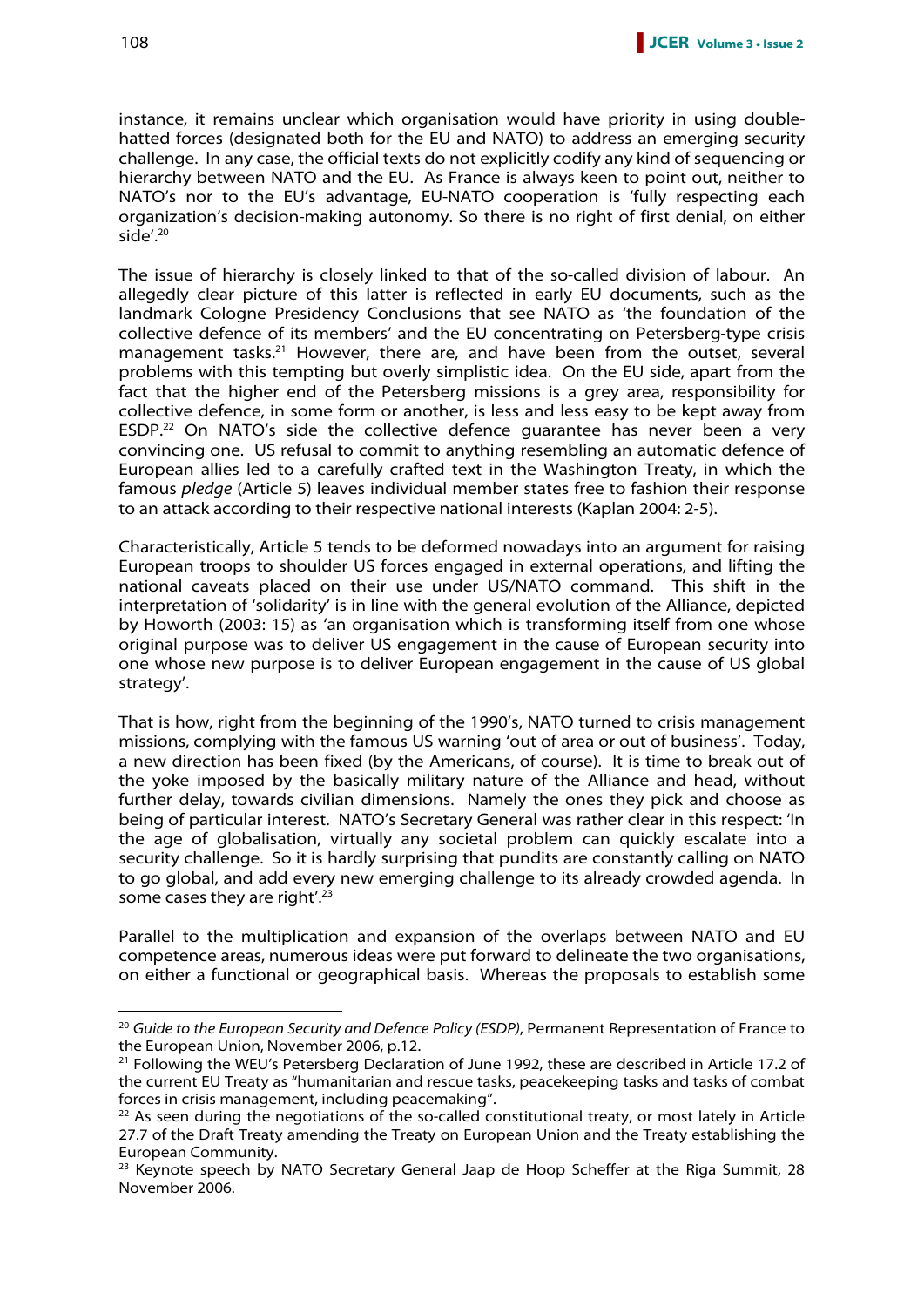kind of 'division of the world' between the EU (in charge of Africa for example) and NATO (more interested in Asia) are of a doubtful connotation and had but very little resonance, those that would give the 'high-end' missions to NATO and the 'low-end' (in the mud) operations to the EU seem (slightly) more popular, but just as unrealistic.

First, such codification of the respective tasks is unacceptable from the European point of view. It is, for one thing, reminiscent of a long-standing unease within the Alliance over the distribution of roles between US and European forces. As the historian Kaplan (2004: 6) explains, already during the development of the first strategic concept, in 1949, 'the allies were discomfited by the recognition that they would serve as cannon fodder in the event of a Soviet attack. American airmen in the skies above the battle would be less subject to casualties than the European troops on the ground below. Echoes of dissent over this division of military labor could be found a half century later in Kosovo and Afghanistan'. Also, attempts to define a clear functional division of NATO and EU missions hide, in a not very subtle way, the willingness to confine ESDP to civilian crisis management (especially policing and reconstruction) tasks. This could be construed as somewhat absurd knowing that for General Sir Rupert Smith (former Deputy SACEUR) for instance, 'Europe is the best weapon to win both war and peace' (Smith 2005).

Even more importantly, any formal division of labour is unimaginable for the simple reason that both organisations are determined not to give up any competence segment. No wonder that NATO's Deputy Assistant Secretary General disagrees openly with those who 'say the best way to avoid any clashes or competition between NATO and the EU would be sort of to divide up the world into zones', and thinks that 'there is nothing to stop either organization being involved anywhere in the world, so we should not have artificial geographic divisions'. To those who 'say there should be a functional division of labour, that NATO would do the hard security missions and the EU the soft security missions', Mr. Shea's answer is that 'we shouldn't try to sort of put organizations into compartments'.<sup>24</sup> Indeed, it is more than clear that both organisations are adamant on keeping all options open, and hence consider any formal division of labour politically unacceptable.

# Forums of consultation

Usually, commentators like to note that with 32 countries being represented altogether in the 26-member NATO and the 27-member European Union, relations between the two organisations are to a large extent, relations between the same set of countries. If it is to highlight the alleged nonsense of the difficulties in inter-institutional dialogue, the remark can be misleading, insofar as it is precisely this remaining 'small' difference between the two membership lists that explains the scope of the difficulties. Difficulties that, at first glance, seem to be of a technical nature and related to the non-EU member NATO country Turkey (see Howorth 2007: 167-170), but which are but a disguise for the real difficulties, this time of a politico-strategic character and linked to the relationship between Europe and America.

As from the starting point of 1999, it is the United States who had established the requirement of non-discrimination against European members of NATO outside the EU, as part of the 3D-conditionality for ESDP. Encouraged by this US support, Ankara (and with it, although in a less vehement way, the other European non-EU NATO members) insisted, taking pretext of their Alliance membership, on exerting a considerable influence in the new decision-making structures of ESDP. Behind this, the real question was, once again, that of the NATO's primacy and the EU's subordination to it. However,  $\overline{a}$ 

<sup>&</sup>lt;sup>24</sup> Video lecture by Jamie Shea, Deputy Assistant Secretary General for External Relations, 12 February 2004.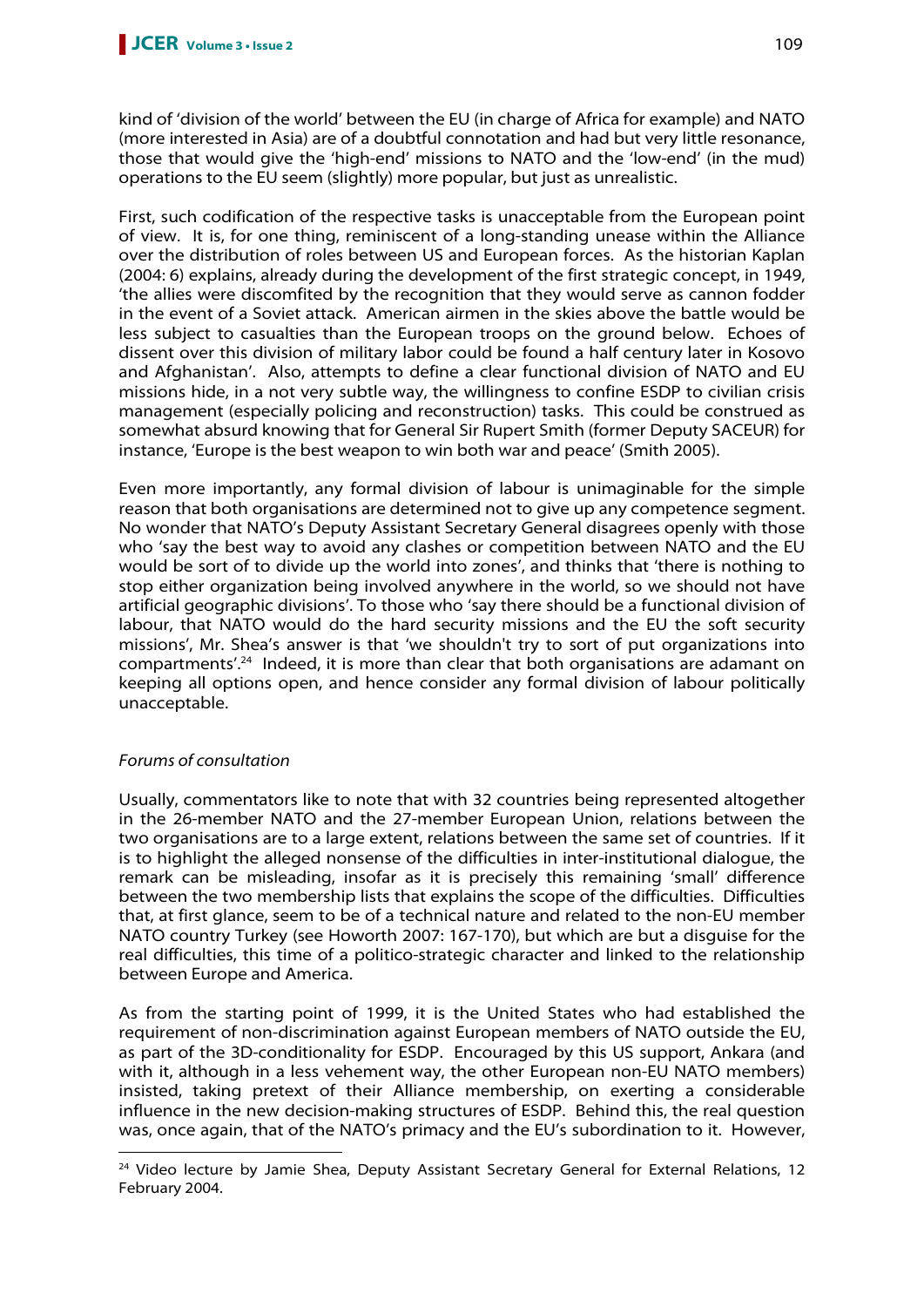whereas the disputes delayed the launching of the operational phase of European defence (suspended, for political reasons, to an EU-NATO agreement alternately blocked by Turkey and Greece), at the same time they highlighted the potential for serious blackmail, and thus paradoxically provided an incentive to the EU to move towards autonomy from NATO.

Today, after the EU enlargement in 2004, the roles are in a sense reversed, since the problems are linked now to non-NATO member EU countries. But the basic conundrum remains the same. On the surface, we find again a Turkish veto: Ankara refuses to allow sensitive information to be exchanged with the EU as a whole, and Cyprus and Malta in particular, at joint meetings (they being neither members of the Alliance, nor participants in Partnership for Peace which would allow some intelligence sharing). For its part, Cyprus, adamant on preserving its status as an equal member of the EU, has prevented the rest of the EU from engaging in broader discussions with NATO. This technical stumbling block (which is, of course, alimented by Turkish grievances vis-à-vis a not-so-welcoming EU and the unresolved status of the Cyprus issue) created a stalemate. The agenda of formal meetings between the two institutions are limited to issues relating to 'Berlin Plus' operations (those being carried out by the EU with recourse to NATO assets), with non-participating Cyprus and Malta being subsequently informed. As a result, though formal EU-NATO meetings are held at various levels, their agenda is as narrow as possible, and though informal meetings have been set up to circumvent the formal constraints, these are without an official agenda and without any information to parliaments (see Hofmann and Reynolds 2007; Shimkus 2007).

Rather tellingly, the EU and NATO paint two very different pictures on the state of their relationship. EU Presidency reports on ESDP give a factual, overall positive assessment of cooperation between the two organisations, whereas NATO officials have been incessantly calling publicly for a deeper and extended dialogue with the EU suggesting that the problem runs much deeper than the sole Turkey issue. In fact, however serious the political motivations are behind Ankara's technical objections, they are nowhere near to the structural-strategic considerations for which the Cyprus deadlock is a mere smokescreen. As Norway's NATO delegation put it: 'some EU member states prefer to limit cooperation in order to preserve the EU's character and decision making autonomy and to fend off US influence on European policy<sup>'.25</sup>

In the words of Jaap de Hoop Scheffer, 'some deliberately want to keep NATO and the EU at a distance from one another. For this school of thought, a closer relationship between NATO and the EU means excessive influence for the USA. Perhaps they are afraid that the ESDP is still and too new and vulnerable for a partnership with NATO'.<sup>26</sup> Notwithstanding the last remark, with its strange ambiance of a kindergarten beauty contest, concerns about undue American influence are, indeed, at the heart of the matter. But when 'French officials sometimes say that close EU-NATO relations could lead to the US gaining excessive influence over EU foreign and defence policy' or that 'the US may use NATO missions as a means for getting European troops to serve American strategic interests', even the UK based Centre for European Reform has to conclude that these 'French fears about US priorities are not completely unfounded' (Keohane 2006: 2).

If Paris is wary of discussing far-reaching policy issues within US-dominated NATO, Washington is no less cautious about dealing with its European allies outside this thoroughly controlled framework. No wonder that another venue for transatlantic get-

 $25$  Norway's perspective on NATO-EU cooperation, Norway's Permanent Delegation to NATO, January 2007.

<sup>&</sup>lt;sup>26</sup> NATO and the EU: Time for a New Chapter, Keynote speech by NATO Secretary General, Jaap de Hoop Scheffer in Berlin, 29 January 2007.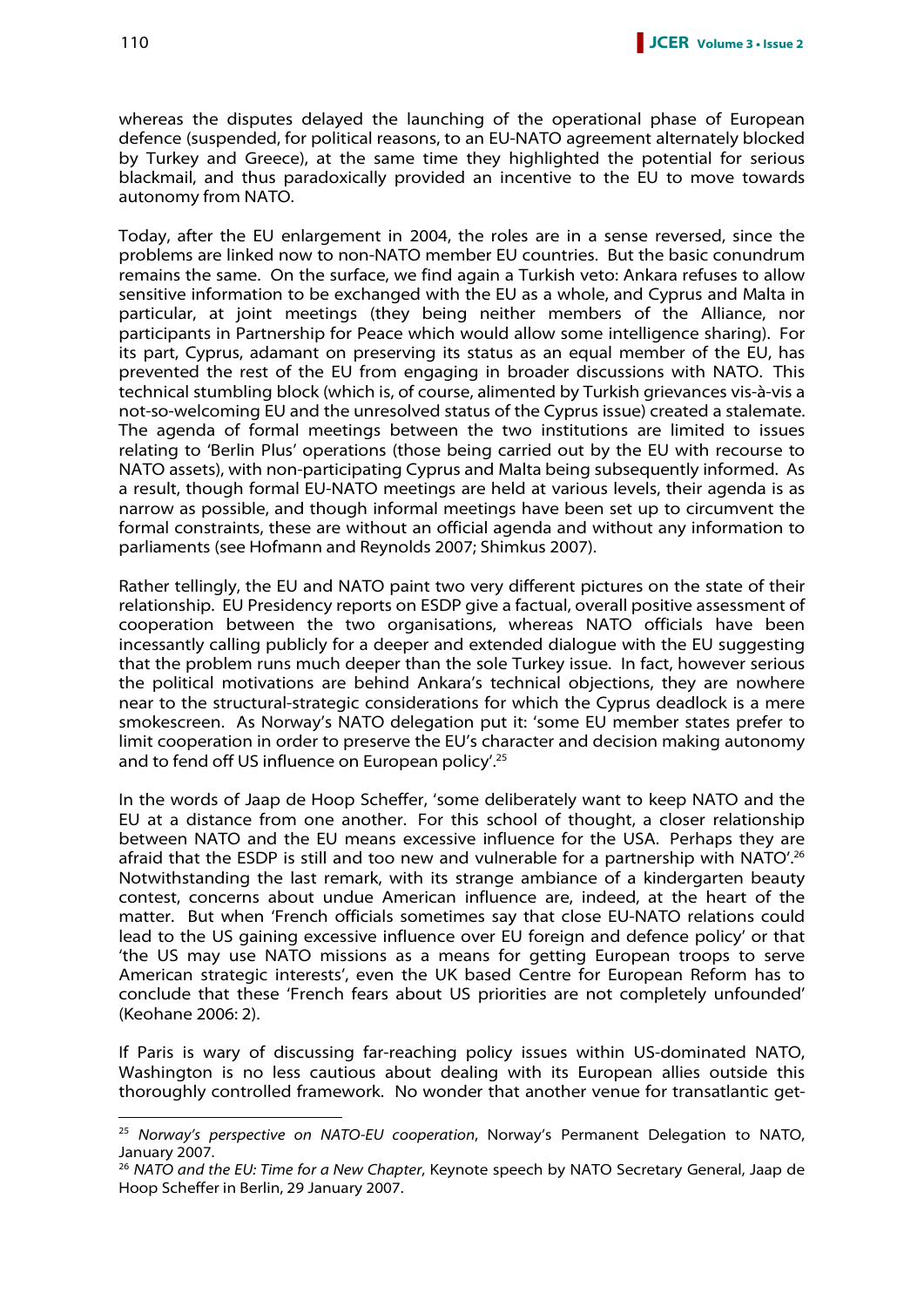togethers, namely the official EU-US summits have so far touched only timidly on security issues. As noted in a Congressional Research Service Report, 'US officials are concerned that a wide-ranging or formal strategic dialogue with the EU could ultimately erode NATO, where the United States has not only a voice but also a vote' (Archick 2005: 3). And not only 'a vote'; as the editor of the Atlantic Monthly put it: 'NATO is ours to lead, unlike the increasingly powerful European Union' (Kaplan, R.D. 2005). By the same token, he pointed out the fundamental constraint in EU-NATO relations: 'Let me be even clearer about something that policymakers and experts often don't want to be clear about. NATO and an autonomous European defense force cannot both prosper' (Kaplan, R.D. 2005). Indeed, NATO as the instrument of US control over Europe is, by definition, incompatible with European autonomy.

# Headquarters and command

 $\overline{a}$ 

One of the focal points of US concerns has been to torpedo any attempt at establishing a European military Headquarters and an all-EU chain of command (Larrabee 2004: 59). In fact, due to 'skilful British negotiation in the early days of ESDP, when a compromise was forged that left a specific gap in the chain of command for EU-led military operations and linked their planning to NATO capabilities' (Goerens 2006), the mandate of the EU Military Staff was restricted, from the outset, to strategic planning.<sup>27</sup> Consequently, there is no complete and permanent European chain of command, and no capacity to plan an operation without having recourse to NATO's planning capabilities or a national Headquarters. However, this shortcoming is merely the result of a political choice, and as such has never been set in stone.

Indeed, the so-called 'Chocolate Summit' in April 2003 between French, German, Belgian and Luxembourg leaders put the idea forward in an open and allegedly provocative way. As their joint declaration stated, 'we propose to our partners the creation of a nucleus collective capability for planning and conducting operations for the European Union'.<sup>28</sup> The initiative met with massive hostility (at best the timing, one month after the start of the US invasion of Iraq, was generally considered most unfortunate, at worst it fuelled already virulent Francophobia in some Atlanticist circles), and, as usual, was consensually dismissed as a spectacular failure. For a failure, it was certainly one that its initiators would gladly repeat any time. In fact, by the end of the same year the long-awaited breakthrough had been achieved at the all-EU level. The document European Defence: NATO/EU Consultation, Planning and Operations, adopted by the European Council in December 2003, created the basis for an EU CivMil Cell, which might become, one day, a genuine EU Headquarters. Of course, it did this in an extremely cautious way, by sugarcoating the controversial measure with the simultaneous establishment of an EU cell at SHAPE and the invitation of a NATO liaison team at the EU Military Staff (to facilitate the conduct of Berlin Plus operations), and by specifying that for the conduct of autonomous EU military operations the first option remains the use of national HQs multi-nationalised for the occasion. But there is, definitely, a possibility of a collective European capacity, even if it is to be called upon especially when no national HQ is identified, and when a joint civilian/military response is required. In those cases the EU CivMil Cell would 'have responsibility for generating the capacity to plan and run the operation' not from a standing HQ but from an Operations Centre rapidly set up on a case-by-case basis.<sup>29</sup>

<sup>&</sup>lt;sup>27</sup> Council Decision of 22 January 2001 on the establishment of the Military Staff of the European Union (2001/80/CFSP).

<sup>&</sup>lt;sup>28</sup>Meeting of the Heads of State and Government of Germany, France, Luxembourg and Belgium on European defence – Joint declaration, Brussels, 29 April 2003 ("Tervuren Declaration").

<sup>&</sup>lt;sup>29</sup> For a description of the EU OpsCenter history, concept and implementation, see Stephen Pullinger (2006).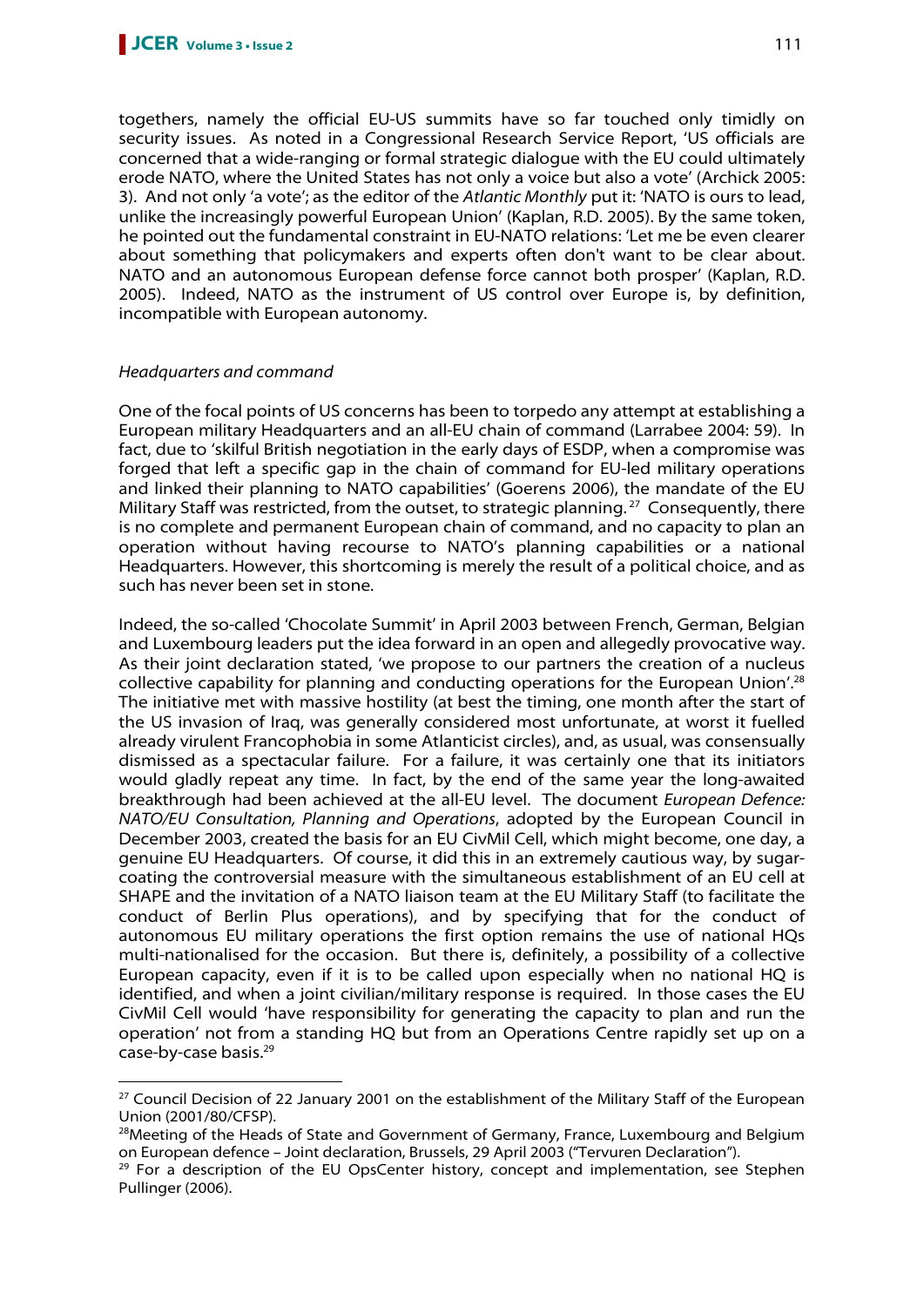In view of the number of precautions taken, most commentaries anticipated a civilian profile for the new structure: 'perhaps the real added value of the Cell's OpCen would be for it to be operationalised to oversee and manage civilian crisis management operations whilst military operations appear most likely to draw upon NATO's assets and capability under Berlin Plus arrangements or, in the case of autonomous EU operations, upon the five identified national HQs' (Pullinger 2006: 18).<sup>30</sup> However, it is not what the entire logic of the Cell's establishment was about. In fact, the first OpsCenter activation occurred through the EU's second specifically military exercise (MILEX 07, from 7 to 15 June 2007) (EU 2007: 5). Furthermore, the recent agreement on a new chain of command for civilian ESDP operations, with the establishment of a Civilian Planning and Conduct Capacity (CPCC) (EU 2007: 6) might also indicate that the OpsCenter is unlikely to be confined to a solely civilian crisis management role.

Of course, these developments are not met with universal acclaim. It is not a coincidence that new counter-propositions are emerging, such as calls for NATO-EU joint planning. This new ingenious approach aims to strip the Union's OpsCenter of much of its substance, while harnessing, to NATO's benefit, the EU Commission's long-coveted civilian resources in an oblique way. According to the director of the Transatlantic Relations Program at ACUS (Atlantic Council of the United States), the EU liaison cell at SHAPE and the NATO team at the EU Military Staff 'instead of serving merely as liaisons' should 'become the beginning of a modest planning staff', which 'should also include representatives from the European Commission, so that the Commission's considerable expertise and resources devoted to reconstruction and development can be included in this effort' (Burwell 2006: 94-97).

# Berlin Plus and operations

 $\overline{a}$ 

Today the scenario in which the EU conducts an operation with recourse to NATO assets is implemented on the basis of the so-called Berlin Plus arrangements.<sup>31</sup> Their origins go back to the 1996 NATO Ministerial in Berlin, where foreign ministers agreed to make NATO assets available for EU-led operations. At the 1999 Washington Summit this provision was extended for EU-led crisis management operations under ESDP, but it was not before December 2002 that the modalities were approved in a political document called NATO-EU Declaration on ESDP.

<sup>&</sup>lt;sup>30</sup> The five pre-identified national HQs are those in France (Mont Valérien), Germany (Potsdam), the UK (Northwood), Greece (Larissa) and Italy (Rome).

<sup>&</sup>lt;sup>31</sup> According to the Alliance's fact sheet: the "Berlin Plus" arrangements adopted on 17 March 2003 following the political decision of December 2002, provide the basis for NATO-EU cooperation in crisis management by allowing EU access to NATO's collective assets and capabilities for EU-led operations. They consist of the following major elements: a NATO-EU Security Agreement (covers the exchange of classified information under reciprocal security protection rules); assured EU access to NATO's planning capabilities for actual use in the military planning of EU-led crisis management operations; presumed availability of NATO capabilities and common assets, such as communication units and headquarters for EU-led crisis management operations; procedures for release, monitoring, return and recall of NATO assets and capabilities; terms of reference for NATO's Deputy SACEUR - who in principle will be the operation commander of an EU-led operation under the "Berlin Plus" arrangements (and who is always a European) - and European command options for NATO; NATO-EU consultation arrangements in the context of an EU-led crisis management operation making use of NATO assets and capabilities; incorporation within NATO's long-established defence planning system, of the military needs and capabilities that may be required for EU-led military operations, thereby ensuring the availability of well-equipped forces trained for either NATO-led or EU-led operations. (see http://www.nato.int/issues/nato-eu/evolution.html)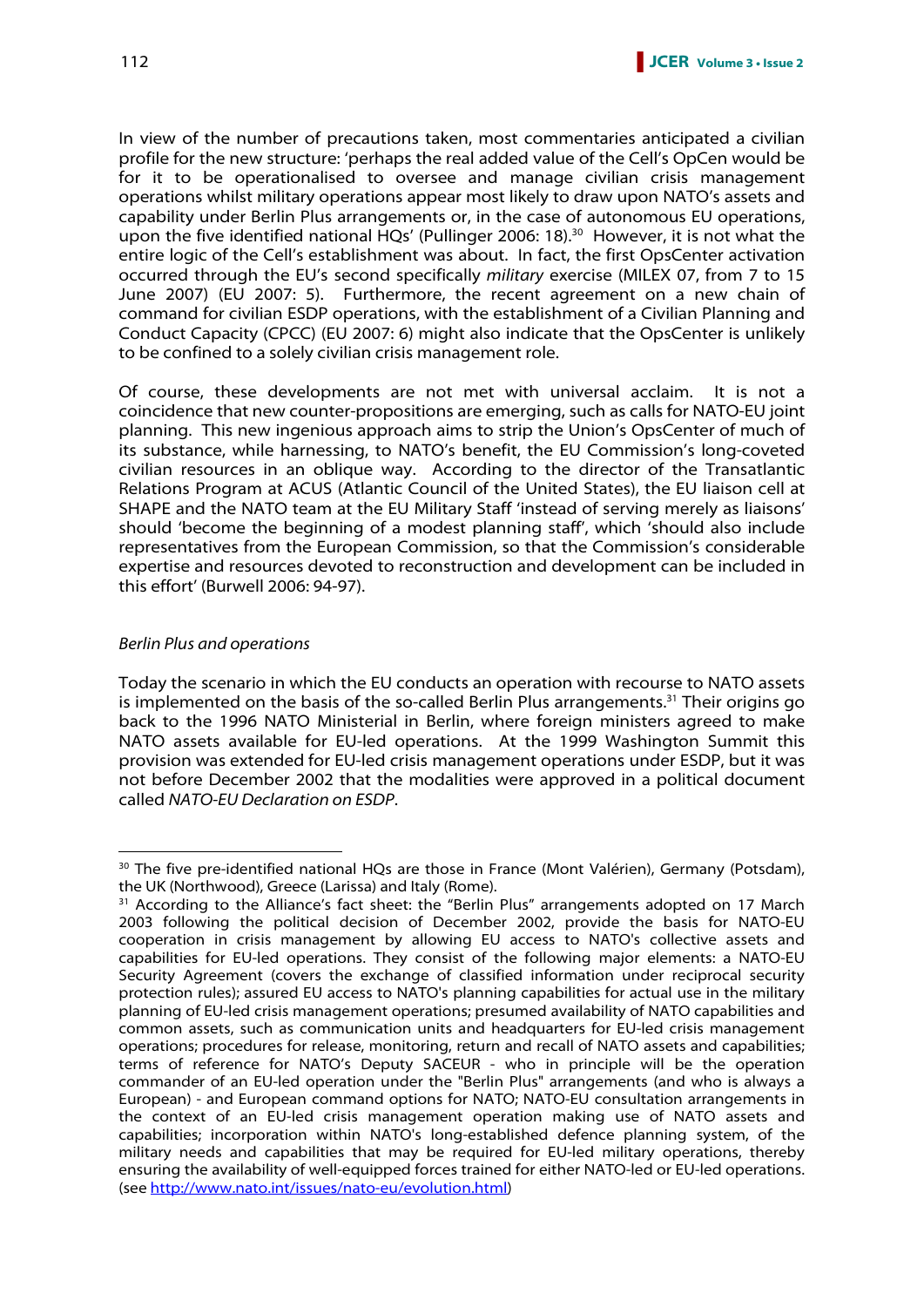Of course, these agreements do not resolve all questions, far from it. For a start, the Berlin Plus package has never been made public or transmitted to the national parliaments for ratification. Even more significantly, the so-called guaranteed access is, by its nature, hypothetical and as such, subject to the particular situation and the political will. For Kori Schake, professor at the US Military Academy at West Point and former director on the National Security Council, '[a] real assurance of availability would mean that the EU's crisis-management priorities would take precedence over the other global responsibilities and interests of the United States. Assured access is a faulty premise even for some NATO operations, much less for those in which the Unites States is not directly involved' (Schake 2003: 117).<sup>32</sup>

Nonetheless, according to the usual formula reiterated in the EU Presidency reports on ESDP: operational 'EU-NATO co-operation in the context of the 'Berlin Plus' arrangements has continued to work smoothly and efficiently'. The sentence refers to EU operations in the Balkans, which so far constitute the textbook cases of Berlin Plus implementation (Masson 2006), namely Operation Concordia in Macedonia taking over NATO's Allied Harmony mission in March 2003 (Vincze 2003) and Operation Althea launched in December 2004 to replace NATO's SFOR in Bosnia-Herzegovina (EU 2007: 16-17). Despite official praises of an exemplary cooperation between the two organizations, frictions and hurdles were actually not uncommon before, during and after the launch phase of these operations. As noted in the NATO Parliamentary Assembly's latest report, 'on-the-ground achievements were not as institutionally seamless as might have been thought. Indeed, the success of the handover evidently depended heavily on the commanders on the ground from both organizations, who were forced to de-conflict what evidently were sometimes unclear and overlapping mandates' (Shimkus 2007).

Moreover, new operational configurations may put Berlin Plus under increasing pressure. After the already mentioned Darfur dispute (Monaco and Gourlay 2005: 3-5), the recently launched civilian EU mission in Afghanistan (EU 2007: 10-12) and the planned operation in Kosovo (EU 2007: 12-14) might put EU-NATO arrangements to the test again, for various reasons. There are, in fact, reports on proposals within the Alliance to opt for the Berlin Plus scenario even in situations where both organisations are deployed in the same theatre but conducting different operations, such as it is and might be the case in Afghanistan and Kosovo. This view, strongly voiced by Turkey, is 'based on the claim that since NATO clears the theatre for an EU police mission to enter, the EU ultimately relies on NATO assets and capabilities' (Hofmann and Reynolds 2007: 6). Kosovo could also create another precedent – as signs of US interest in participating in a prospective ESDP civilian mission are growing stronger. Washington would certainly be very attentive to the security needs of American personnel, and might be tempted to use it as a pretext to define/re-define the respective authorities of the two organisations in favour of reinforcing NATO oversight.

# Capabilities and armaments

Just like in any other dimension of EU-NATO relations, in the capabilities field too, debates and actual developments revolve around the issue of European autonomy. As George W. Bush's former director on the National Security Council observed; 'Without having genuinely autonomous military forces, Europe's needs are subordinated to US priorities. The EU is left hostage to the concerns and potential veto of the United States…' (Schake 2003 : 130). At the level of the units, it is above all the famous issue of  $\overline{a}$ 

<sup>&</sup>lt;sup>32</sup> During President George W. Bush's first term, Schake was the director for Defense Strategy and Requirements on the National Security Council. She is at present a research fellow at the Hoover Institution.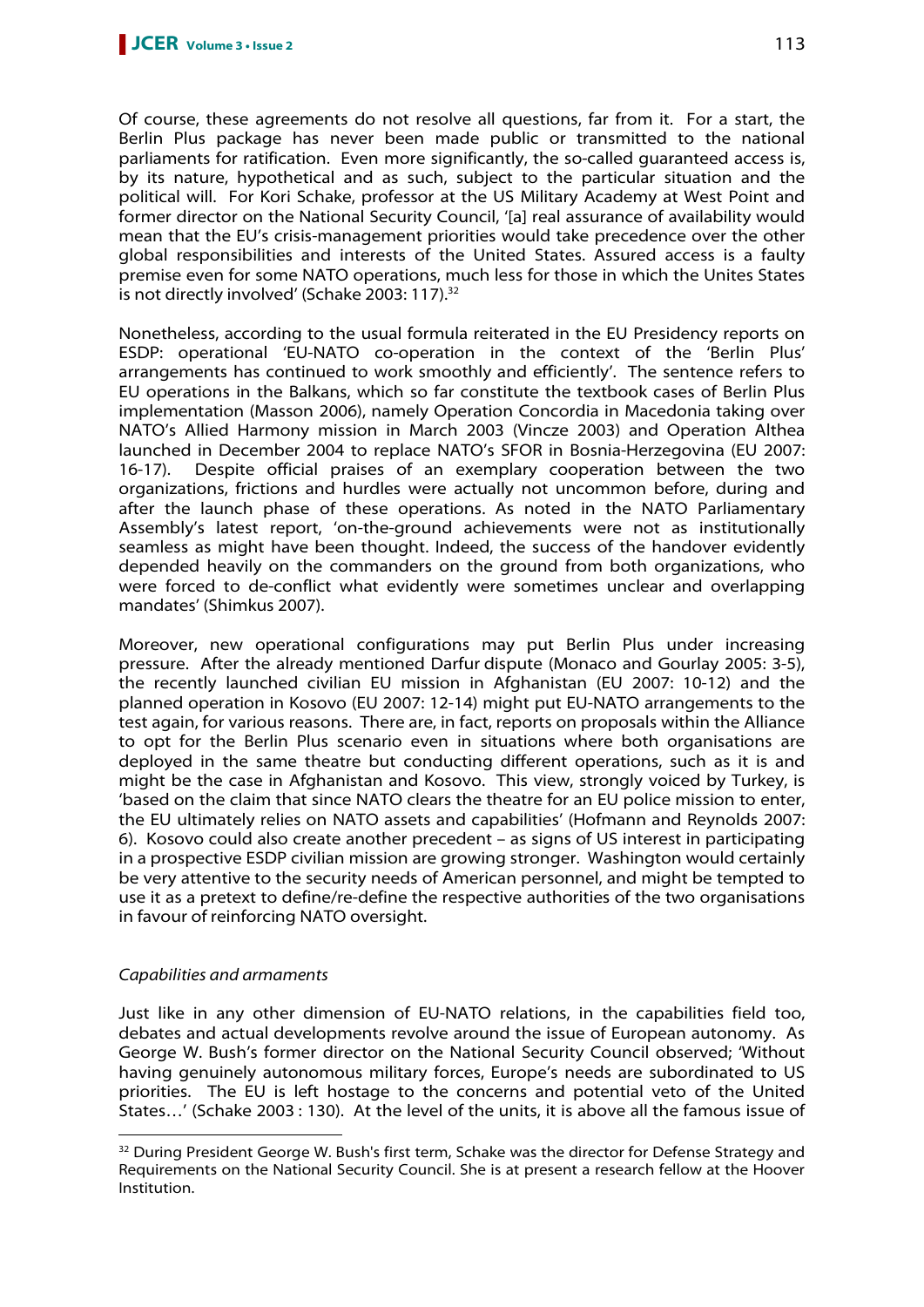hierarchy and sequencing that re-emerges, while at the level of equipment, it is the American postulate of non-duplication which is in question. To sort out these thorny issues, the NATO-EU Capability Group, which met for the first time in May 2003, is expected to achieve consistency between the European Capability Action Plan (ECAP)/Capability Development Mechanism (CDM) and NATO's Prague Capability Commitment (PCC), as well as between the NRF (NATO Response Force) and the EU Battlegroups. In fact, at present a coordinated rotational schedule makes sure that no member's units will be serving in both forces simultaneously. It remains, however, unclear which organisation would have priority in using the forces designated for both of them or whether the current de-confliction will hold for airlift and other enabling capabilities; let alone the problem of 'cream-skimming' (concern that NATO will cream off the best forces for its own use, leaving the ESDP with second-rate capacity), or that of the NRF's still vague role and functions.

In any case, the new NATO force is unanimously regarded as 'the catalyst for transformation', a capability modernisation process carried out under the direction and control of ACT (Allied Command Transformation – one of NATO's two strategic commands, the other one being responsible for operations). This is a process based on a paradigm with, so to speak, a strong American inspiration. Located at Norfolk (in Virginia), ACT is in the immediate vicinity of the US Joint Forces Command facilities, which undoubtedly is a practical solution, given that the Supreme Allied Commander of ACT is at the same time the Commander of United States Joint Forces Command (USJFCOM).

As for the 'equipment' part of the capability development problem, whereas European insufficiencies in certain key areas are hardly in doubt, the question to be asked when procuring defence material (besides the technical specifications in the definition of which it would be preferable to have a say) is to know from where it comes and who is in control. The issue of control of the availability of the material is closely related to that of sharing of sovereignty. The project to pool 3 or 4 Boeing C-17 between 15 Member States of NATO (neither France, nor Germany, nor Great Britain are part of it) is illustrative of the integrationist approach. Resistances to it come primarily from two sources.

First, the big countries (those who up to now took care to preserve, to various degrees, the range of capabilities necessary to their autonomy of decision-making and action) prefer to keep control over their assets. In addition, among the small states, naturally more attracted to common solutions, there are some (i.e. Belgium) who say that once it comes to sharing sovereignty, it is better be within a European framework. Indeed, since most European States are also NATO members, the capabilities they jointly acquire reinforce the Alliance automatically. In particular, the chances to keep (a share of) real control are incomparably less in an Alliance de facto dominated by the Americans than in a Europe where power relations are more balanced, regulated and institutionalised, and strategic interests and preferences are somewhat closer to each other.

The origin of the equipment matters above all with regard to the security of supply, and the potential of pressure and blackmail which it may imply. At this point, it might not be completely uninteresting to recall that, in NATO, the Assistant Secretary General for Defence Investment has always been a US national. It is not a coincidence that, as we have seen, one of the motivations behind the launching of ESDP was the safeguarding of the European defence industrial and technological base. Similarly, 'US fears, immediately after Saint-Malo, focused on the EU's potential to rival the USA in military hardware. This fear was not unconnected with the other ambition expressed in the Saint-Malo Declaration: "a strong and competitive European defence industry and technology"' (Howorth 2007: 139).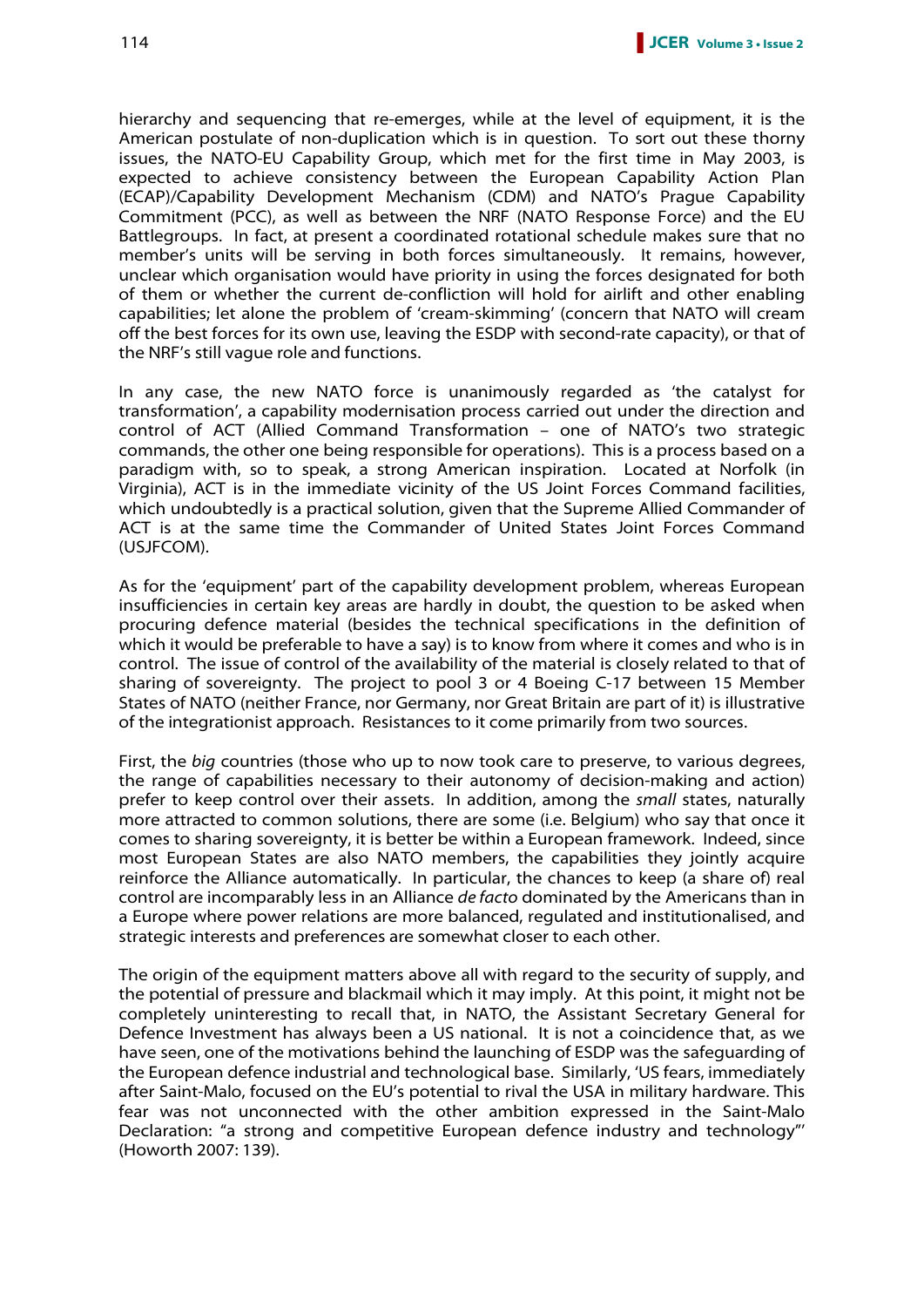$\overline{a}$ 

Traditionally, European purchases of US armament occur on the basis of a 'two-way street' philosophy. Already in the years 1960-1970, 'the principal American arguments in this debate concerned the reductions of costs linked to a limitation of duplications within the arms production for NATO, and the military advantages of a standardisation of materials; but the underlying reasoning has always been related to cost sharing and a compensation for US military expenditure in Europe' (Ellner 2004: 126). In fact, Washington wanted to achieve a 'more equitable sharing of costs', and the proposed remedies involved, among other things, greater purchases of US military equipment. (Kaplan 2004: 51-52). The danger, for Europe, has always been to see her autonomy undermined at its very foundation, at the level of technology, armament production and control over their most elementary or sensitive defence capabilities. The British model is indicative of the risks, as Tony Edwards, former Head of UK Defence Exports (1998-2002) pointed it out: 'The UK maintains its capability to project power by an extraordinary reliance on the US for technology, equipment, support and intelligence<sup>'</sup>.<sup>33</sup>

In Washington, European efforts to preserve and shape autonomous capabilities are denounced as anti-Americanism and 'disparaged as a waste of funds, when US capabilities could be relied on or purchased' (Adams et al. 2004: 154). According to an academic report (Adams et al. 2004: 116-117) carried out under the aegis of the Center for Technology and National Security Policy of the US National Defense University, today 'Europeans have three options for arming national or cross-national forces with modern defense technology'. They can acquire advanced technology from the United States, or develop defence systems and technologies on a transatlantic basis, but in these cases they have to be aware of the detrimental consequences of buying American for the European industrial and technology base. 'Third, the Europeans could strengthen their own defense industrial and technology base, both to supply their own defense technology independently of the United States, and to provide partnership and competition with US companies. There has been considerable and growing support in Europe for this third option over the past decade. (…) The decision to create the EDA may represent a critical breakthrough in this process' (Adams et al. 2004: 116-117).

In fact, the role of the European Defence Agency cannot be taken for granted in this respect and will depend on the policy pursued by its 26 participating states (all EU countries, except Denmark). $34$  In particular on their readiness to acknowledge the necessity of a specifically European approach to the armaments issue (see Vincze 2006c, 2006d). Back in 2004, Nick Witney, head of the European Defence Agency (EDA) said that the EDA plans 'should eventually include a buy-European preference' (Tigner 2005). In December 2006, the director of EDA's Industry & Market Directorate, observed that a common European vision should involve, inter alia, 'less dependence on non-European sources of supply'. He is right. He is also right to note, about the stakes involved, that 'at root, it is to do with independence, sovereignty and autonomy' (Hammarström 2006: 11).

<sup>&</sup>lt;sup>33</sup> Contribution on the Commission's Green paper by Tony Edwards, quoted in The European defence equipment market: Article 296 of the Treaty establishing the European Community and the European Commission's Green Paper, report submitted by Franco Danieli, at the Assembly of the Western European Union, 6 December 2005. Tony Edwards is former Head of the UK's Defence Export Services Organisation (1998-2002), Visiting Professor at The Royal Military College of Science and has retired recently as Chairman of The Air League.

<sup>&</sup>lt;sup>34</sup> The European Defence Agency was established under a Joint Action of the Council of Ministers on 12 July, 2004, "to support the Member States and the Council in their effort to improve European defence capabilities in the field of crisis management and to sustain the European Security and Defence Policy as it stands now and develops in the future". One of its ascribed functions is to create a competitive European Defence Equipment Market and strengthen the European Defence, Technological and Industrial Base.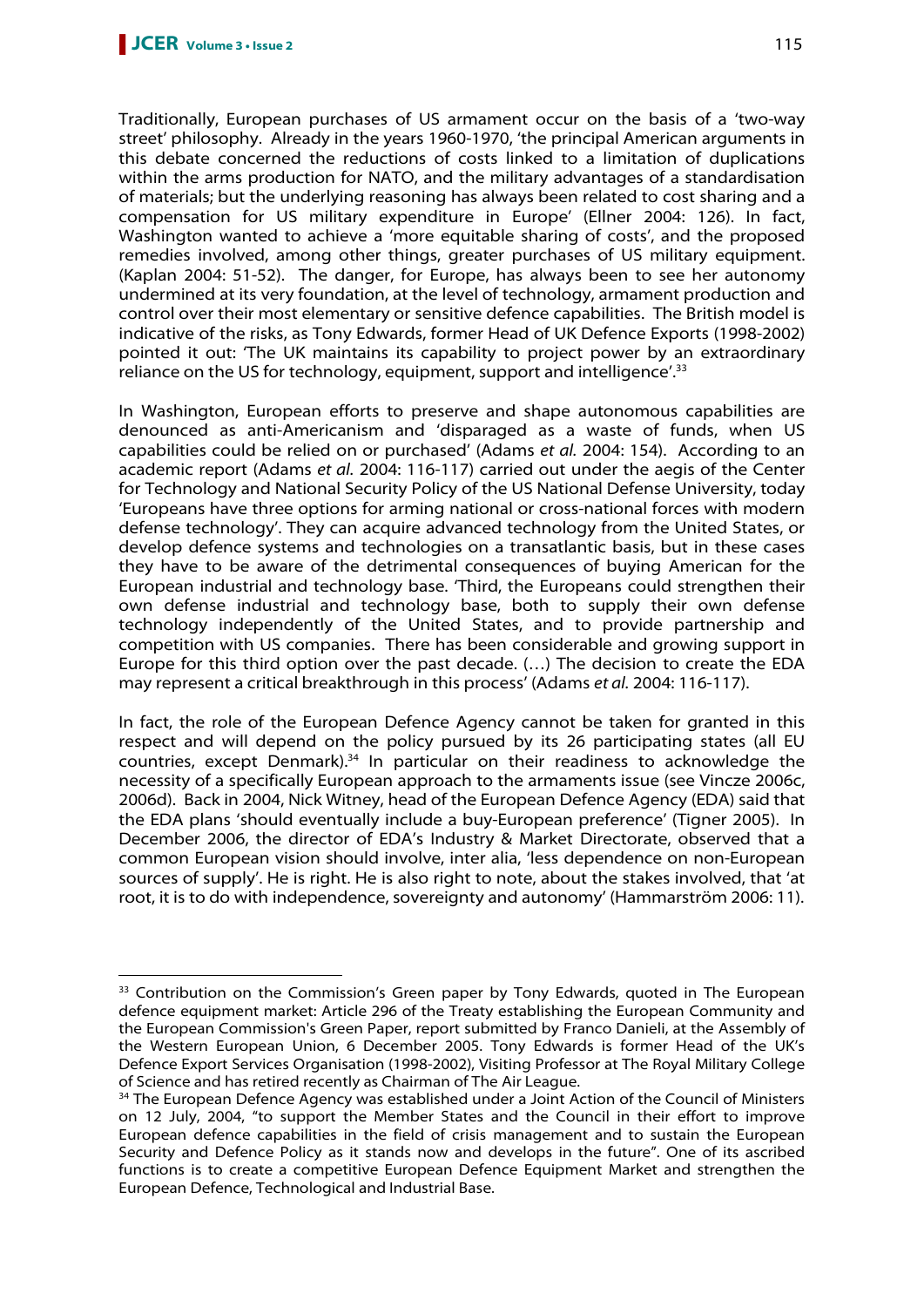#### **Highest stakes**

Behind the imbroglio of EU-NATO relations, and at the heart of what is traditionally called the transatlantic misunderstandings, one finds a systemic tension between the two sides of the Atlantic; on the one side, an American ambition aiming at a total and overall control (a mixture of the traditional quest for 'absolute security' (Chace and Carr 1988) and the, by the way completely natural, desire to maximize and perpetuate their acquired positions and advantages) and, on the other hand, Europe's fundamental interest (more or less assumed, depending on the actors, the issues and the moments) to preserve or, if necessary, to acquire freedom of decision and action. According to John Van Oudenaren (2003), director of the European section of the US Congress Library, America is today the classical 'status quo' power of the international system, while Europe is the most revisionist of all the actors on the world stage. The first strives to sustain its hegemonic position, while the second constitutes, insofar as it assumes an (increasingly more) autonomous existence, an undeniable challenge to America's dominance.

As we have seen through the particular subjects, this power struggle is articulated around a fundamental alternative which appears mainly on two plans. Firstly, that of integration ('pooling' under the aegis of the Atlantic system or safeguarding of the national margins of manoeuvre), and (2) that of autonomy (reinforcement or reduction of European dependence). The arguments for the (Euro-)Atlanticist option (pooling within the Atlantic structures, locking Europe in a situation of dependence) are the same in both cases; it seems enough to invoke the miracle words of 'efficiency' and 'pragmatism', to justify short-sighted and fundamentally irresponsible choices. All the more irresponsible, is that the victims of this first scenario would also be the same – Europe's sovereignty and, with it, the very possibility of a transatlantic relationship based on genuine partnership.

#### Integration

 $\overline{a}$ 

Integration within the NATO system raises some important questions that have not changed since the time when France had put them forward to justify her withdrawal from the integrated military structures. First of all, there is a substantial distinction to be made between the Atlantic Alliance, brought into being by the 1949 Washington Treaty and the integrated military structures created later within its framework, i.e. the North Atlantic Treaty Organisation (NATO). For example, although they remained members of the Alliance, Greece (1974-1980), Spain (1986-1997) and France (from 1966) were not part of the integrated military structures. According to the French Foreign Minister's speech in 1966; 'One is in no way the condition for the other, even if, in current terminology, and through an ambiguity perhaps intentionally maintained, the term "NATO" covers both the Alliance and the Organization'. The latter is essentially 'a whole group of integrated international commands, placed unavoidably under the authority of the strongest, by far, of all the partners'. $35$ 

The French objections at the time against the integrated NATO system were of three types, relating in particular to its anachronism, the de-responsibilisation which it entails

<sup>&</sup>lt;sup>35</sup> Maurice Couve de Murville, French foreign minister, speech to the French National Assembly, April 14, 1966. The distinction is well reflected even in the title of one of the "recommended books" on NATO's homepage, notably "L'Alliance atlantique et l'OTAN, 1949-1999 : un demi-siècle de succès (dir. Pierre Pascallon), Bruxelles, Bruylant, 1999". See www.nato.int/issues/faq/index.html. The present article follows the – erroneous but established – practice of using the two terms as if they were interchangeable, except on those instances when the distinction is most directly relevant to the issue being treated.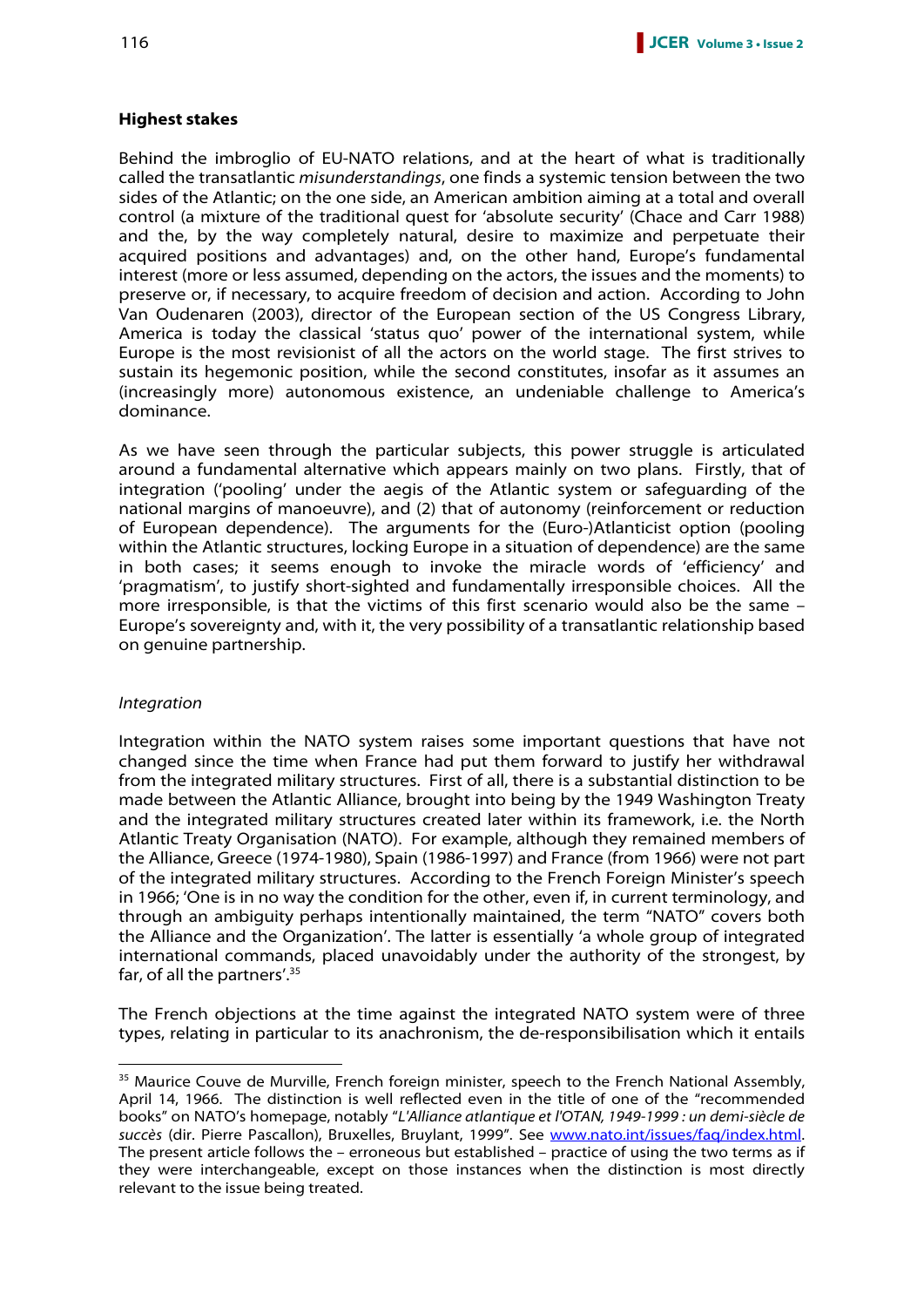$\overline{a}$ 

and the fact that it undermines sovereignty. Already by 1966, the circumstances had radically changed compared to the years when Europe was in ruins and the United States the one single power with an atomic bomb. The countries of Western Europe had recovered to the point of becoming America's trade competitors. The Soviet Union, having entered what would become the nuclear club, was able to strike the United States directly, which seriously called into question the credibility of US commitment for the protection of Europe. In addition, America's unilateral military activism, with its potential of general escalation, raised the level of risk to Europe, insofar as its strategy in NATO merged with that of the USA, to be involved in the fight 'even if she did not wanted it<sup>',36</sup> Military integration 'under the leadership of a partner infinitely more powerful than the others" also encourages a free-rider attitude, by depriving the governments and populations of the sense of their responsibilities in defence matters.<sup>37</sup> Subjection and the de-responsibilisation it provokes are especially incompatible with the right to self-determination and the will to preserve an autonomous capacity of assessment, decision and action.

If the reasoning is today as topical as ever, it is because US control over NATO is still just as unquestionable and its consequences for Europe still just as pernicious. One telling example is that of NATO's command structure. In order to ensure a complete unity of command, from the Pentagon down to allied activities on the ground, the Supreme Allied Commander Europe (SACEUR), who is the head of Allied Command Operations located at SHAPE, Mons, Belgium, is no other than the U.S. four star general heading U.S. European Command (U.S. EUCOM) located in Stuttgart. Also, the chief of Allied Forces South Europe (AFSOUTH) headquartered in Naples is at the same time the US commander in charge of US Naval Forces in Europe, belonging directly under US EUCOM. As such, it is not surprising that French attempts to secure the AFSOUTH Command post for a European met with such categorical US refusal; or that the US Sixth Fleet, theoretically to be transferred, in wartime, from US Naval Command Europe under NATO's jurisdiction, has never been placed under official NATO authority, even when supporting IFOR/SFOR NATO forces in Bosnia (which operated under AFSOUTH command) or during the Kosovo campaign (see Cogan 2003: 163-186). Indeed, why bother with transfer procedures and risk interference from European politicians when the gist of the planning and command runs, in any case, through a solely US chain. Of course, this American influence in and on NATO is not without its problems, as it was seen in one of the most well-known episodes of insubordination of recent years: the refusal of British General Sir Mike Jackson, in June 1999, to obey the order received from US General Wesley Clark (SACEUR) who, following instructions coming directly from the White House, wanted to engage Russian forces over the control of Pristina airport. 'I'm not going to start the Third World War for you' Jackson reportedly told General Clark during one heated exchange (Fitchett 1999; BBC 2000).

If the incident might help to explain the importance of the so-called 'caveats' (restrictions put in place by participating nations on the use of their forces under NATO command) in NATO operations, the problem which it highlights also applies to any form of integration under US 'leadership'. Be it the pooling of certain equipments under NATO's aegis or the common funding of Alliance operations, the logic is the same: the more one ties themselves within a framework where one does not have a real influence, the more one deprives themselves of a margin of manoeuvre to decide, to act and, in the final analysis, to exert a real influence.

<sup>&</sup>lt;sup>36</sup> See, inter alia, President de Gaulle's press conferences, 5 September 1960 and 21 February 1966. <sup>37</sup> See, inter alia, President de Gaulle's press conference, 11 April 1961 and Foreign Minister M. Couve de Murville's interview à l'ORTF, 17 March 1966.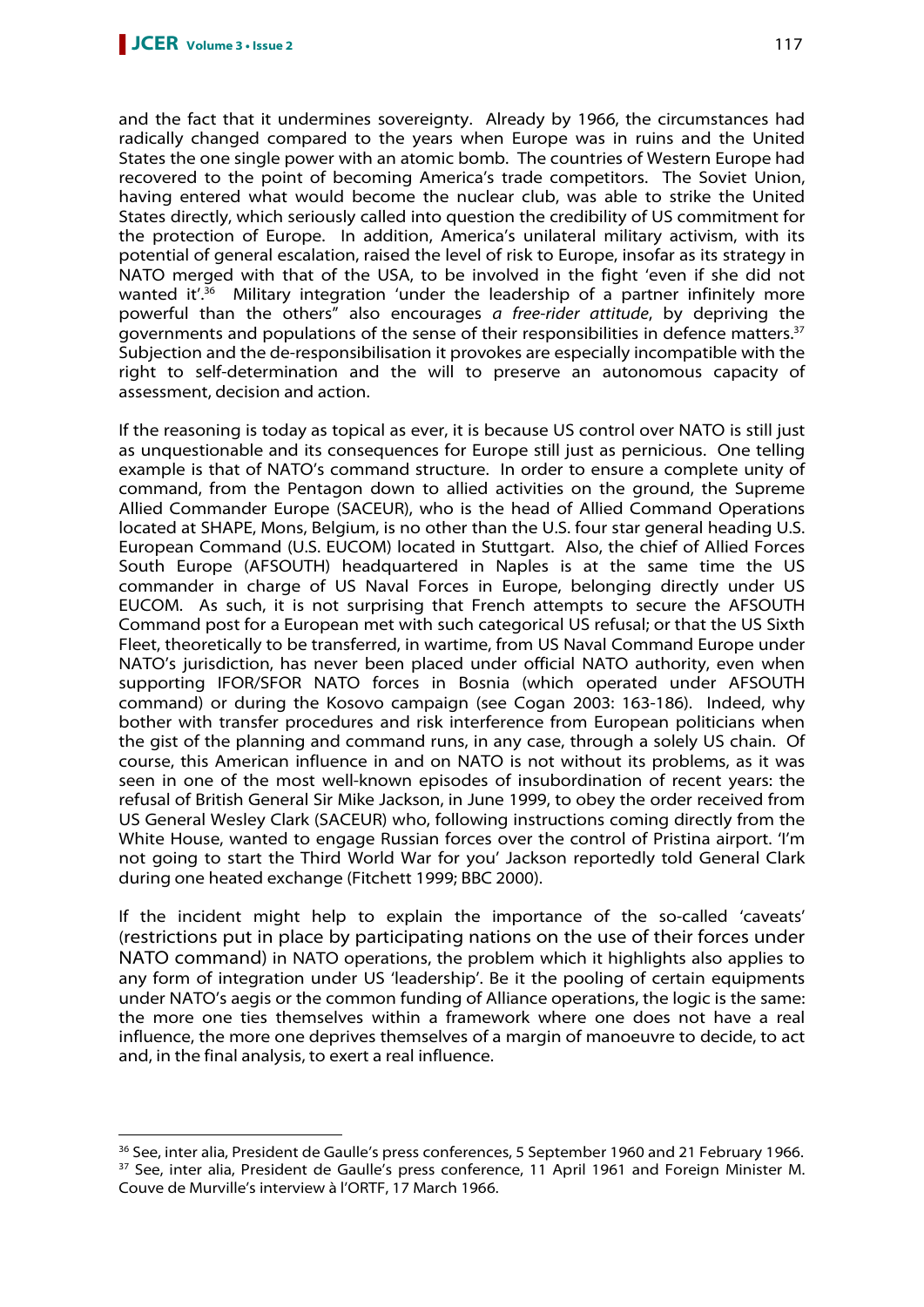#### Autonomy

The imperative of European autonomy would normally be considered self-evident; both for reasons of democratic legitimacy and strategic calculation, as well as for pragmatic long-term interests and elementary dignity. In the field of the ESDP itself, it is furthermore extremely difficult to explain why European defence, launched to confer credibility to the EU's foreign and security policy, would discredit itself by institutionalising its own subordination. This is all the more important given that Title V Article 11 of the EU's current treaty states that the first objective of the EU's common foreign and security policy, in which ESDP is said to be 'included', is 'to safeguard the common values, fundamental interests, independence [author's stress] and integrity of the Union'.<sup>38</sup> However, not only are we still waiting to see when these words will be translated into acts, but the question of even knowing whether they should be translated into acts one day, remains subject to debate.

The cause of this hesitation is as obvious as its absurdity. Once again, we are confronted with the fundamental divergences among EU Member States; above all, the model adopted and advocated by Great Britain and the one embodied and recommended by the French diplomacy. A vision usually referred to as the 'Greek temptation' and one that sees autonomy as a universal prerequisite.

As for the British model, its theoretical fundaments were already in place in the 1950s when 'the sentiment prevailing in Britain, expressed by such political figures as Harold Macmillan and by British pundits of the distinction of Alistair Buchan, was that the British would serve civilization as Greeks to the American Romans. In other words, Britain may have lost an empire but not the wisdom, as in the case of Greek slaves, to guide the powerful and relatively ignorant Americans, the Romans of the twentieth century' (Kaplan 2004: 11-12). Of course, this hope was, even with the less-than-noble connotation of the 'slave' precedent put aside, utterly naive and mistaken. As the ex-Director of the Royal Institute of International Affairs observed when assessing Tony Blair's foreign policy record; 'Given the Byzantine complexity of Washington politics, it was always unrealistic to think that outside powers – however loyal – could expect to have much influence on the US decision-making process' (Bulmer-Thomas 2006). A former British diplomat and ex-chairman of the UK's joint intelligence committee went further in highlighting the internal dynamics of the 'special relationship'. According to Rodric Braithwaite (2003); 'American policymakers find them [the British] useful as spear carriers in the UN and NATO, and as reasonably competent military allies when it comes to a shooting war. From time to time they try to use the British as a potential Trojan horse, if European integration looks like being too successful'. Braithwaite's precisions concerning the military-related consequences of the British attitude could provide some food for thought to the zealous advocates of a European defence that would allegedly be 'complementary' to America: 'in anything like a real war they [British forces] will only operate as an integral part of a US force, under US command and serving US interests'. The verdict is without appeal: 'In contrast to the French, who preferred to plough a more lonely but independent furrow, co-operation with the Americans has robbed the British of much of their independence'.<sup>39</sup>

It is indeed the policy pursued by Paris which constitutes the perfect counter-example of the self-enslaving behaviour of British diplomacy. In connection with which French policy it is preferable to dissipate two misleading stereotypes. Contrary to the widespread clichés, the line followed by Paris has nothing to do with national(ist)

<sup>&</sup>lt;sup>38</sup> Consolidated versions of the Treaty on European Union and of the Treaty establishing the European Community, Official Journal C321 E/1, 29 December 2006.

<sup>&</sup>lt;sup>39</sup> Rodric Braithwaite was British ambassador in Moscow, and chairman of the joint intelligence committee (1992-1993).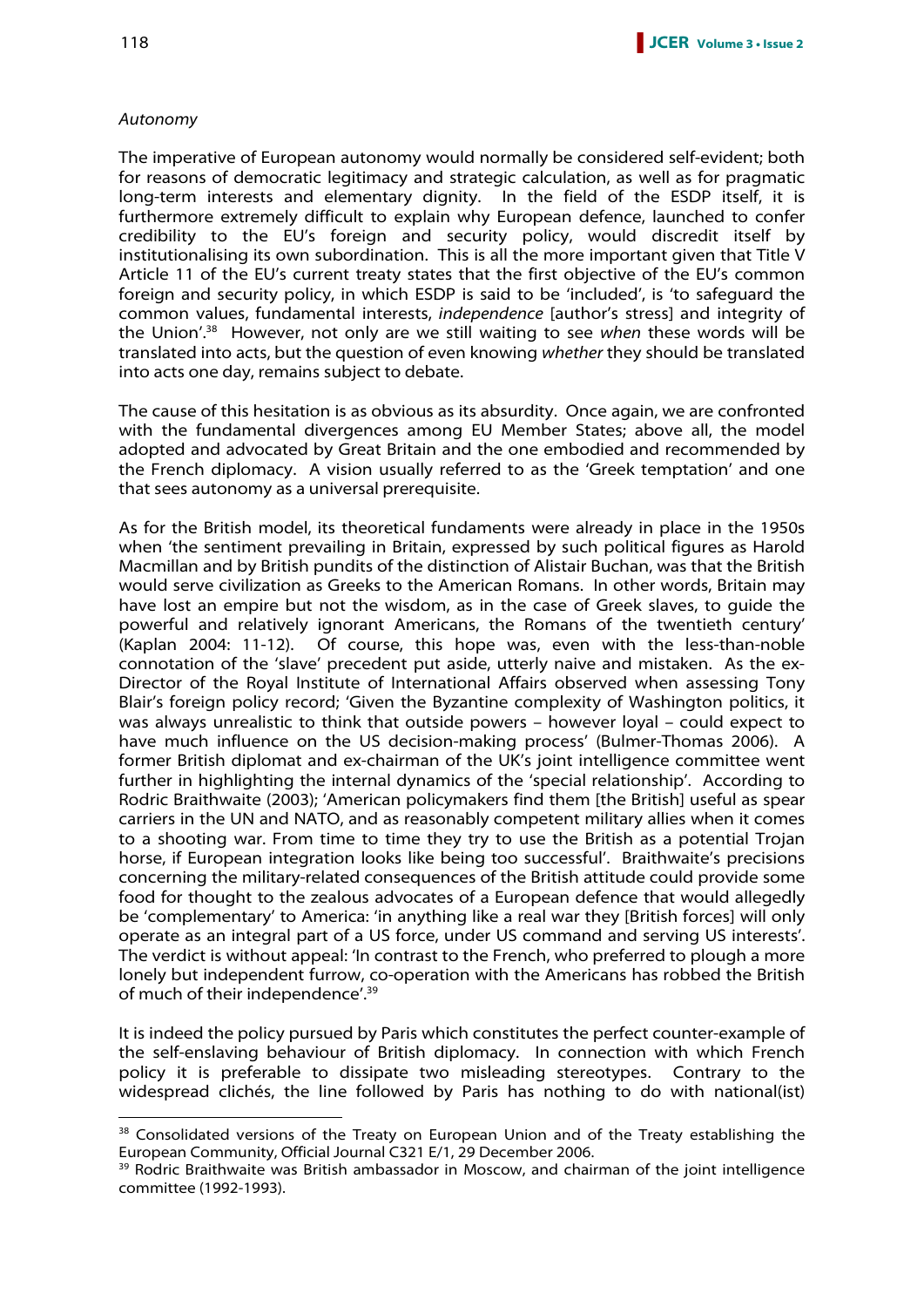nostalgia, nor with any kind of mythic anti-Americanism. Quite the opposite, it is turned towards a resolutely European future and establishes the requirement of freedom of decision and action as an immutable axiom, with no need whatsoever for any circumstantial point of reference.<sup>40</sup> Like Howorth (2007: 160) has observed, 'France is not "balancing" (either in hard or soft terms) against the US. She is pursuing her own agenda and that, as she sees it, of the European Union. To the extent to which this might, at one level – and at one level only – make life more complex for US policy preferences, then that's simply a fact of life." Indeed, within the European framework, France simply follows the principle that we do not share sovereignty in order to collectively lose it, but rather with the purpose of enhancing it. When this is impossible, due to resistance from other Member States, then the rule remains unchanged: 'in waiting for the sky to clear, France is pursuing, by her own means, that which a European and independent policy can and should be'.<sup>41</sup>

# Prospects

 $\overline{a}$ 

A number of commentators expect from some near-time deadlines (EU and NATO separate but parallel operations in Afghanistan and Kosovo, one NATO summit due in 2008 and another one in 2009, marking the Alliance's  $60<sup>th</sup>$  anniversary, with a new US administration by then) the so-called normalisation of EU-NATO relations (Lidley-French 2007). In reality, the maximum which one can hope for, let alone the marketing effects and the cosmetic improvements which, without any doubt, will abound in this direction, is to see the deep tensions put on ice for one brief moment, so that they can arise in an even more conflictual form thereafter (see Vincze 2006e).

In fact, the accumulated grievances stem today from two basic sources. Added to the rancour related to the original situation of imbalance (reflected until the present day in NATO's still-decisive presence with its unchanged internal logic), comes the tensions associated with the junior partner's inevitable tendency towards emancipation (as illustrated by the launching of European defence).

With regard to the unequal partnership, as Charles A. Kupchan (2005: 152 & 267) observed, 'despite all that has changed since 1949, and especially since 1989, Europe has remained dependent on the United States to manage its security' which is all the more significant because 'control over security matters is, after all, the decisive factor in setting the pecking order and determining who is in command'. Zbigniew Brzezinski (1997: 59) put it even more bluntly when he said, 'the brutal fact is that Western Europe, and increasingly also Central Europe, remains largely an American protectorate, with its allied states reminiscent of ancient vassals and tributaries'. From a US perspective rightly so, since '[A] politically powerful Europe, able to compete economically while militarily no longer dependent on the United States would inevitably contest American preeminence' and could confine its scope 'largely to the Pacific ocean' (Brezezinski 2004: 91).

Things are, nevertheless, bound to change. The latest report in the WEU Assembly on the subject of EU-NATO relations noted that: 'Europe's emancipation from NATO and the United States in the field of security and foreign policy is irreversible and growing. It is responding to general trends in public opinion and Europe's awareness of its responsibility to deal with world security problems' (Goerens 2006). Although the term 'awareness' could arguably be replaced by 'impossibility to continue to avoid facing the

<sup>40</sup> For a deeper analysis of these particular aspects of French foreign policy, see Vincze (2002).

<sup>41</sup> President de Gaulle's press conference, 23 July 1964.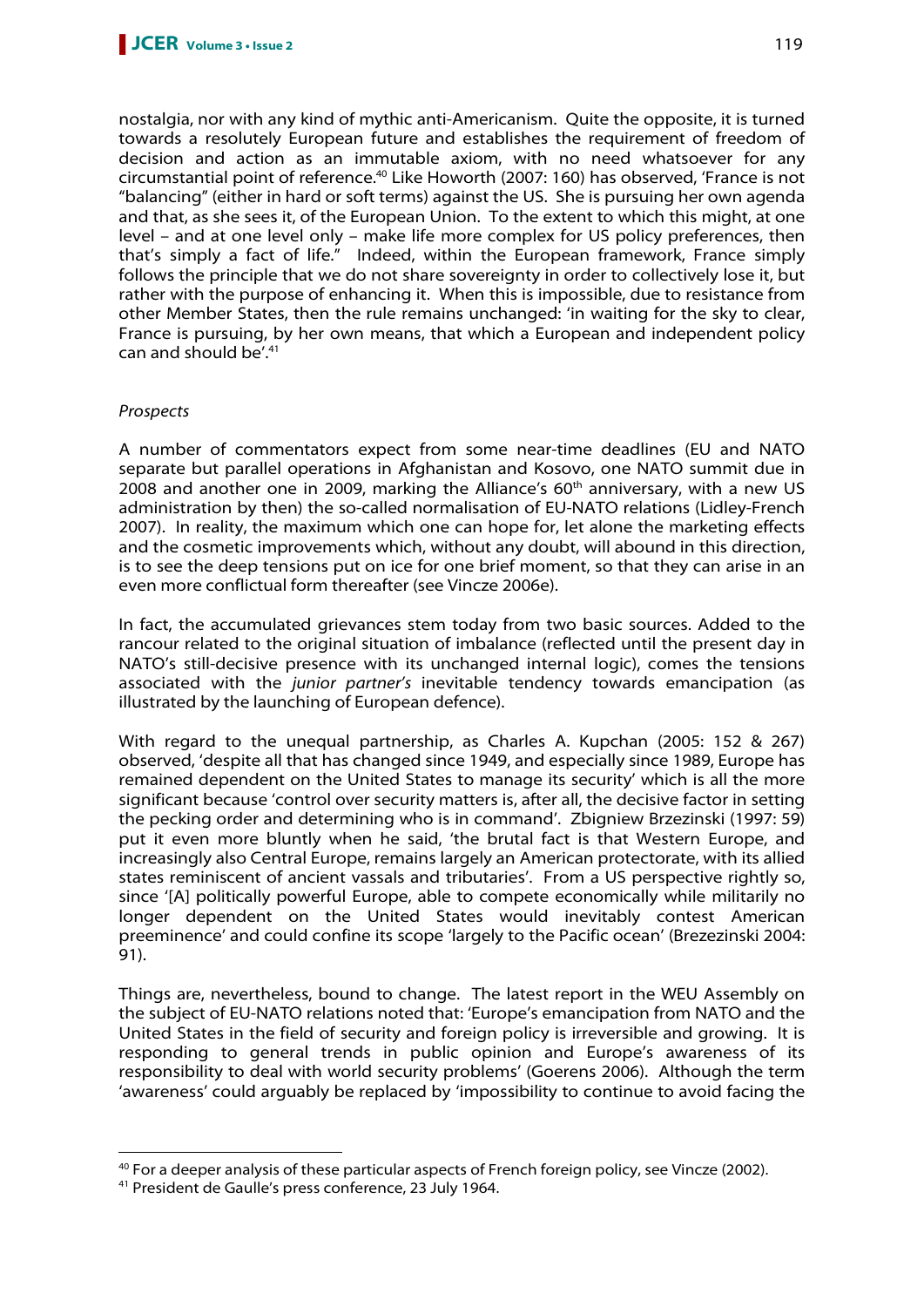fact' and 'responsibility to deal' by 'the price of choosing not to', the basic observation is undoubtedly correct. As Kupchan (2006) observes it from the US side:

The Atlantic order is experiencing a systemic change (…) their [Europe's and America's] interests have returned to being separate, even if contingently convergent – precisely why transatlantic security institutions have been strained to a breaking point (…) This setback is neither a temporary aberration nor a passing byproduct of the policies of the Bush Administration. Rather, deeper changes in the geopolitical environment and America's domestic politics are at work; the Atlantic order will remain frayed regardless of which party holds power in Washington.

In the post-Cold War strategic context, both the original imbalance and the lengthy and wavering European emancipation process would be sufficient, each on its own, to poison and, with time, fatally undermine the transatlantic relationship. As long as the imbalance remains (with a Europe acquiescing to her dependence of the United States), any improvement in EU-NATO, as well as more broadly in transatlantic, relations can only be temporary and superficial. Under the present circumstances, the 'Other' is perceived on the two sides of the Atlantic either as a burden (free-rider or oppressing master), or as a rival (the 'challenger' versus the 'hegemon'), but generally both, burden and rival, at the same time. Instead of being able to act together like genuine partners (since this would only be possible between two sovereign parties, belonging more or less to the same category), Europe, dependent or disaggregated, is inapt to play her part. Her relations with the United States (both at the EU/collective and the national/bilateral level) have been poisoned throughout this last half-century by the inherent imbalance which means that one of the parties would always be able to leave the cooperation without its strategic potential being impaired, which is far from being the case for the other one. This tension-generating situation derives from European dependence; as long as this dependence lasts, it excludes any reciprocity and prohibits any genuine partnership.

Paradoxically, the only way out of this conundrum is the same that provokes, when the idea is evoked, immediate furore and controversy. It is for Europeans to assume their autonomy; a return to 'normalcy' so to speak (Kupchan 2006). This is the only way to replace the transatlantic relationship on a healthy – balanced, legitimate and thus sustainable – basis. The only way to achieve Euro-American cooperation in which the two parties take part freely, each one according to its own priorities and interests, liberated from the obligations linked to the position of the 'vassal' or that of the 'leader'. In other words, a cooperation based on choice, and not on a sense of constraint.

\*\*\*

Jean Monnet, the 'father' of European integration and a strongly committed friend of the United States, wrote as early as in 1948 that 'the current situation in which our security depends on America cannot continue for a long time before it deteriorates (…) From "the stake" that we are now, will we become "associates", the masters of our own destiny? It is the question'.<sup>42</sup> As we have seen, back in those immediate post-War years full non-dependence was rather unrealistic, but almost six decades have passed since then. The geopolitical conditions have already been radically transformed, and we are obviously far, very far, from witnessing the end of history. In view of the current and forthcoming reconfiguration of the international order, it might not be completely useless to recall another warning from the same Jean Monnet: 'The only choice we have

<sup>&</sup>lt;sup>42</sup> Jean Monnet's letter addressed to his friend René Mayer from Washington, 18 April 1948. Quoted in Roussel (1996: 486).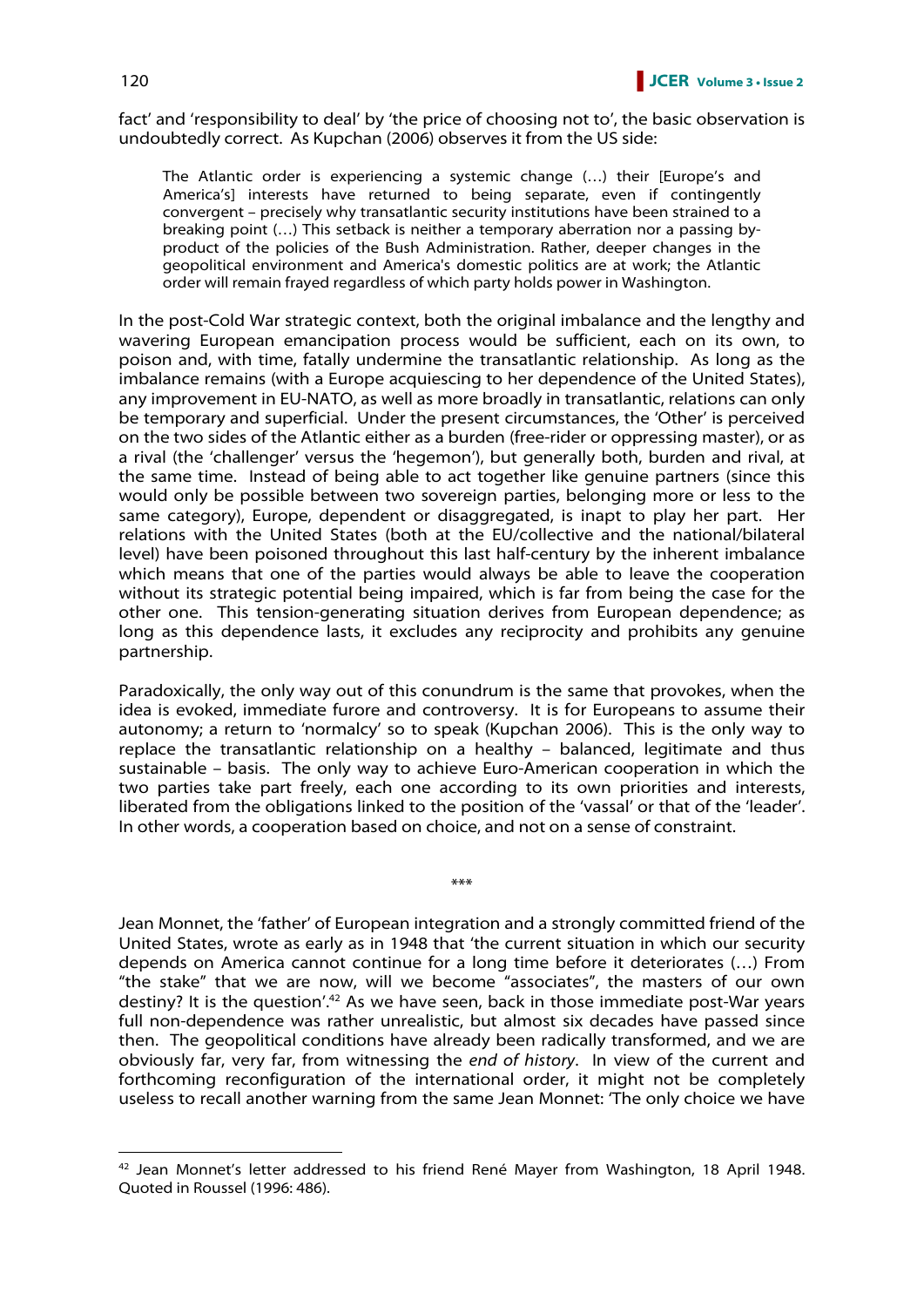is between changes in which we will be dragged into and changes which we will have been strong enough to want and to bring about'.<sup>43</sup>

# **References**

- Adams, G., Ben-Ari, G., Logsdon, J. and Williamson, R. (2004) Bridging the Gap: European C4ISR Capabilities and Transatlantic Interoperability, The George Washington University, October.
- Albright, M.K. and Cohen, W.S. (2000) 'Get ESDI Right', Wall Street Journal Europe, 24 March 24.
- Archick, K. (2005) 'The United States and Europe: Current Issues', Congressional Research Service Report for United States Congress, 10 June, available at: http://fpc.state.gov/documents/organization/48370.pdf
- BBC (2000) 'Confrontation over Pristina airport', BBC News Online, 9 March, available at: http://news.bbc.co.uk/1/hi/world/europe/671495.stm

Braithwaite, R. (2003) 'End of the affair', Prospect Magazine No. 86, May.

- Brzezinski, Z. (1997) The Grand Chessboard: American Primacy And Its Geostrategic Imperatives, New York: Basic Books.
- Brzezinski, Z. (2004) The Choice : Global Domination or Global Leadership, New York: Basic Books.
- Bulmer-Thomas, V. (2006) Blair's Foreign Policy and its Possible Successor(s), London: Chatham House
- Burwell, F.G. (2006) 'NATO and the EU: Planning for the Future', EuroFuture, Autumn.
- Chace, J. and Carr, C. (1988) America Invulnerable: The Quest for Absolute Security from 1812 to Star Wars, New York: Summit Books.
- Cogan, C. (2003) French Negotiating Behaviour dealing with La Grande Nation, Washington: United States Institute of Peace Press.
- Cornish, P. (2006) 'EU and NATO: Co-operation or Competition?', European Parliament Directorate-General for External Policies of the Union, October.
- Ellner, A. (2004) 'Le projet NFR-90 (frégate de l'OTAN pour les années 1990)' in J.P. Hébert and J. Hamiot (eds.), Histoire de la coopération européenne dans l'armement, CNRS Editions.
- EC (1973) 'Declaration on European Identity, by the Heads of State or Government of the nine Member States of the European Community at the Copenhagen European Summit of 14 and 15 December 1973', in Bulletin of the European Communities. December, No 12, pp. 118-122.
- EU (2007) ESDP Newsletter, No. 4, July, Brussels: Council of the European Union, available at:

http://www.consilium.europa.eu/ueDocs/cms\_Data/docs/pressData/en/esdp/953 28.pdf

- Fitchett, J. (1999) 'Airport was Lost in Command Confusion: Faulty Allied Teamwork Helped Russian Dash', International Herald Tribune, 19 June, available at: http://www.iht.com/articles/1999/06/19/force.2.t\_2.php
- Friedman, T.L. (2002), 'The End of NATO? Europe had Better Catch Up', International Herald Tribune, 4 February.
- Gellman, B. (1992) 'Keeping the U.S. First: Pentagon Would Preclude a Rival Superpower', The Washington Post, 11 March.
- Goerens, C. (2006) 'NATO : transformation and strategic partnership with the EU', report submitted on behalf of the Political Committee of the WEU Assembly, 18 December, available at: http://www.assemblyweu.org/en/documents/sessions\_ordinaires/rpt/2006/1951.pdf?PHPSESSID=f313 7d60

<sup>&</sup>lt;sup>43</sup> Speech by Jean Monnet in Strasbourg, 12 May 1954.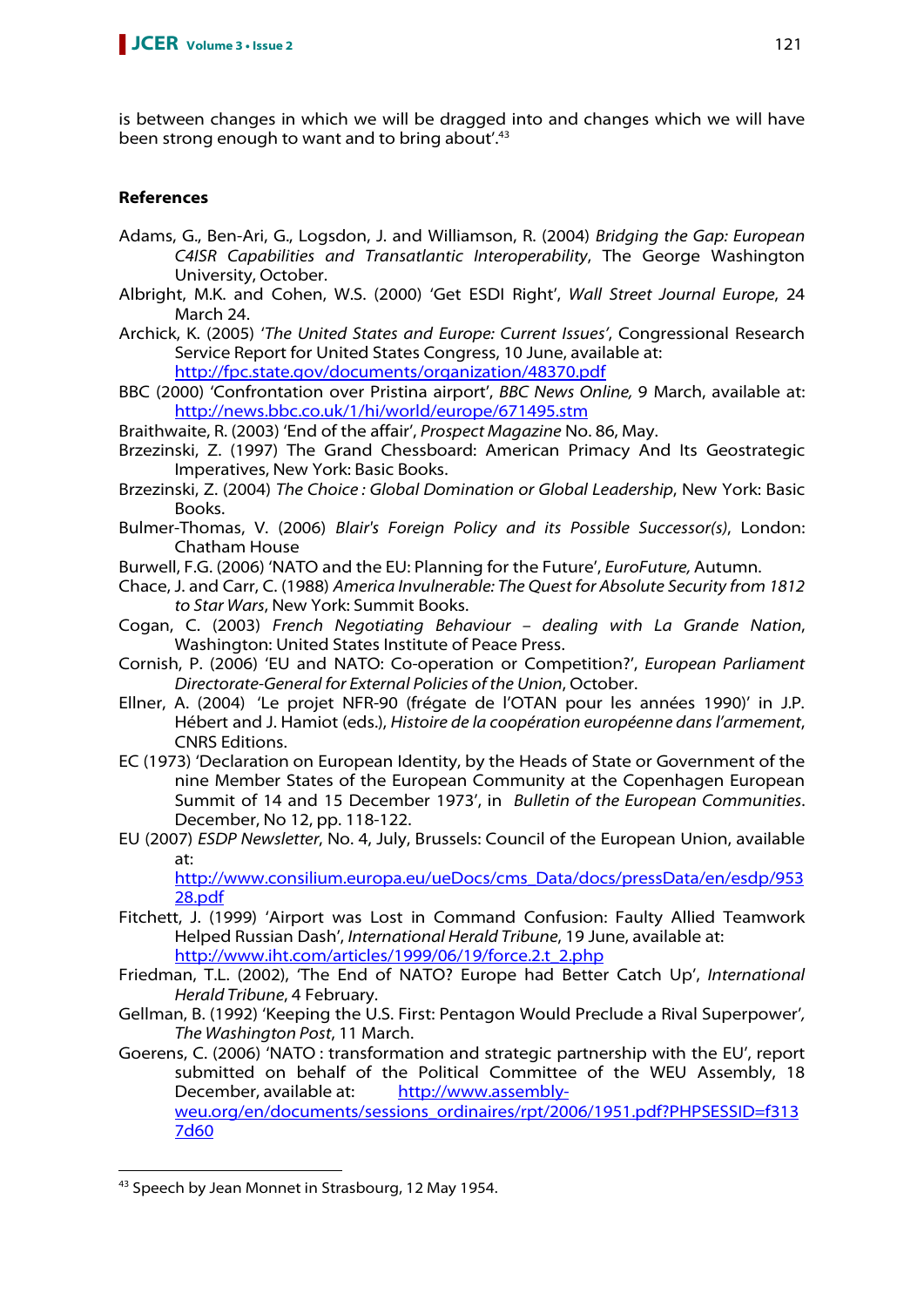- Hammarström, U. (2006) 'What sort of Defence Industry Do We Want?', EDA Bulletin, December.
- Heisbourg, F. (1987) 'Can the Atlantic Alliance Last Out the Century?', International Affairs, Vol. 63 (2), Summer, pp. 413-423.
- Hendrickson, R.C. (2007) 'The Miscalculation of NATO's Death', Parameters, Vol 37 (1), Spring, pp. 98-114
- Hofmann, S. and Reynolds, C. (2007) 'EU-NATO Relations: Time to Thaw the "Frozen Conflict"', SWP Comments No. 12, June. German Institute for International and Security Affairs;
- Howorth, J. (2000) 'European Integration and Defence: the Ultimate Challenge?', Chaillot Paper, No. 43, November.
- Howorth, J. (2003) 'Saint Malo plus five: an interim assessment of ESDP', Notre Europe Policy Papers No. 7, November.
- Howorth, J. (2005) 'The Euro-Atlantic Security Dilemma: France, Britain and the ESDP', Journal of Transatlantic Studies, Vol. 3 (1), pp.39-54.
- Howorth, J. (2007) Security and Defence Policy in the European Union. Houndsmill: Palgrave MacMillan.
- Howorth, J. and Keeler, J.T.S. (2004) 'The EU, NATO and the Quest for European Autonomy', in J. Howorth and J.T.S. Keeler (eds.), Defending Europe: The EU, NATO and the Quest for European Autonomy. Houndsmill: Palgrave MacMillan. pp.3-24.
- Kaplan, L.S. (2004) NATO Divided, NATO United : the Evolution of the Atlantic Alliance, Westport, CT: Praeger Publishers.
- Kaplan, R.D. (2005) 'How We Would Fight China', The Atlantic Monthly, June, available at: http://www.theatlantic.com/doc/200506/kaplan
- Keohane, D. (2006) 'Unblocking EU-NATO Co-operation', CER Bulletin Issue 48, Centre for European Reform, June/July, available at:

http://www.cer.org.uk/articles/issue48.html

- Kupchan, C.A. (2005) The End of the American Era, Vintage Books
- Kupchan, C.A. (2006) 'The Fourth Age: The Next Era in Transatlantic Relations', National Interest, Sept/Oct. pp.77-83.
- Larrabee, S. (2004) ESDP and NATO, Assuring Complementarity, RAND Corporation.
- Layne, C. (2006) The Peace of Illusions American Grand Strategy from 1940 to the Present, New York: Cornell University Press.
- Lidley-French, J. (2007) 'Flexible Effect: EU-NATO Relations in a New Strategic Age', speech at the Bundestag, Berlin 22-23 April.
- Masson, H. (2006) L'Union européenne et l'expérience dans les Balkans (1991-2006), Fondation pour la Recherche Stratégique, September.
- Leo Michel, 'NATO and the EU, Stop the Minuet; it's Time to Tango', EuroFuture, 2004/winter, pp. 88-91, avaiable at: http://www.ndu.edu/inss/Repository/Outside\_Publications/Michel/Michel\_EuroF uture\_Winter2004.pdf
- Minniti, M. (2005) 'NATO-EU security co-operation', [176 PCNP 05 E], Report to the NATO Parliamentary Assembly 2005 Annual Session, available at:

http://www.nato-pa.int/Default.asp?SHORTCUT=675

- Monaco, A. and Gourlay, C. (2005) 'Supporting the African Union in Darfur: a test for the EU-NATO partnership', European Security Review No. 26, June, pp.3-5, available at: http://www.isis-europe.org/ESR26-Print%20Friendly.pdf
- Patten, C. (2005) Not Quite the Diplomat Home Truths about World Affairs, London: Penguin.
- Pullinger, S. (ed.) (2006) Developing EU Civil Military Co-ordination: the Role of the new Civilian Military Cell, Joint Report by ISIS Europe and CeMiSS, June.
- Rodman , P.W. (1999) 'European Common Foreign, Security, and Defense Policies Implications for the United States and the Atlantic Alliance', Testimony Before the Committee on International Relations, United States House of Representatives, 10